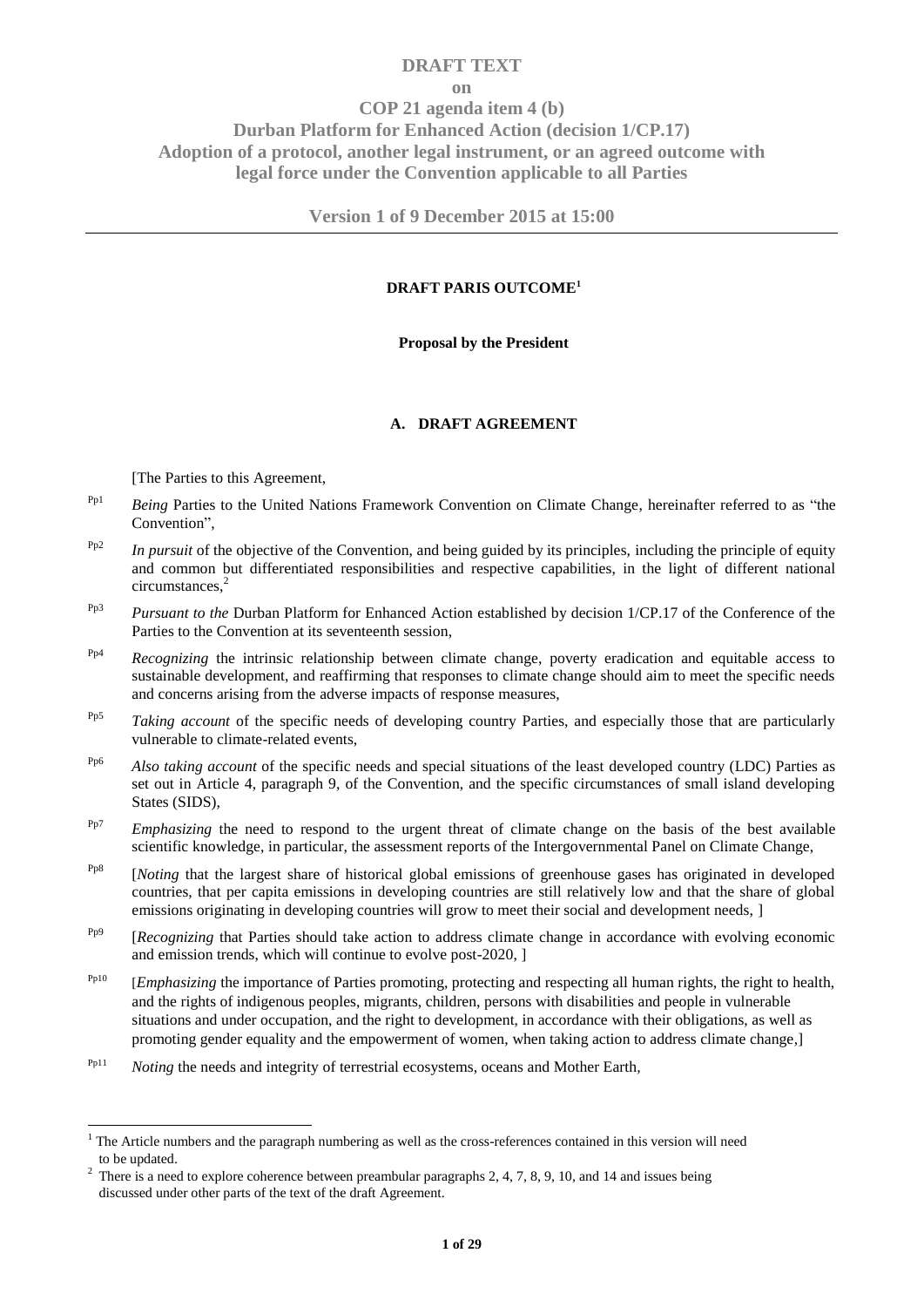- Pp12 *Taking into account* the imperatives of a just transition of the workforce and the creation of decent work and quality jobs in accordance with nationally defined development priorities,
- <sup>Pp13</sup> *Recognizing* the fundamental priority of safeguarding food security and ending hunger, and the particular vulnerabilities of food production systems to the adverse impacts of climate change,
- <sup>Pp14</sup> *Also recognizing* the importance of the conservation and enhancement, as appropriate, of sinks and reservoirs of greenhouse gases referred to in Article 4, paragraph 1(d), of the Convention, including through internationally agreed approaches,
- <sup>Pp15</sup> *Affirming* the importance of education, training, public awareness, public participation and public access to information and cooperation at all levels on the matters addressed in this Agreement, and recognizing the importance of engagements of all levels of government and various actors, in accordance with respective national legislations of Parties, in addressing climate change,

Have agreed as follows:

## **Article 1** *(DEFINITIONS)*

For the purposes of this Agreement, the definitions contained in Article 1 of the Convention apply.

## **Article 2** *(PURPOSE)*

- 1. The purpose of this Agreement is to [enhance the implementation of the Convention and to achieve its objective] [further implement the objective of the Convention set out in its Article 2 [through enhanced action, cooperation and support]] so as:
	- (a) To hold the increase in the global average temperature to

**Option 1:** below 2 °C above pre-industrial levels,

**Option 2:** well below 2°C above pre-industrial levels [and to [rapidly] scale up global efforts to limit temperature increase to below 1.5 °C] [,while recognizing that in some regions and vulnerable ecosystems high risks are projected even for warming above  $1.5 \text{ }^{\circ}\text{Cl}$ ,

**Option 3:** below 1.5°C above pre-industrial levels,

taking into account the best available science, equity, sustainable development, the need to ensure food security and the availability of means of implementation, by ensuring deep reductions in global greenhouse gas [net] emissions;

- (b) To increase their ability to adapt to the adverse impacts of climate change [and to effectively respond to the impacts of the implementation of response measures and to loss and damage];
- (c) To pursue sustainable development in a manner that fosters climate resilience and low greenhouse gas emissions, and that does not threaten food production and distribution;
- (d) To make finance flows consistent with a pathway towards low-emission and climate-resilient development, in the context of sustainable development priorities and efforts to eradicate poverty.
- 2. [This Agreement will be implemented on the basis of equity and in accordance with the principle of common but differentiated responsibilities and respective capabilities, in the light of different national circumstances and on the basis of respect for human rights.]

#### **Article 2bis** *(GENERAL)*

# **Option 1**:

- 1. [All Parties shall undertake efforts defined in Articles 3, 4, 6, 7, 8 and 9 towards achieving the purpose of this Agreement as set out in its Article 2, and communicate such efforts in accordance with the provisions of this Agreement. Over time such efforts will represent a progression taking into account Parties different national circumstances and development stages while recognizing that the extent of the efforts taken by developing country Parties will depend on the extent of support they receive.]
- 2. Subsequent efforts will be informed by the results of the global stocktake as defined in Article 10, and represent a progression taking into account Parties' common but differentiated responsibilities and respective capabilities, in light of different national circumstances.]

#### **Option 2:**

1. [All Parties [shall] regularly prepare, communicate [and implement] [intended] nationally determined [contributions][components] [on [mitigation] and adaptation] [undertakings in adaptation planning] [and means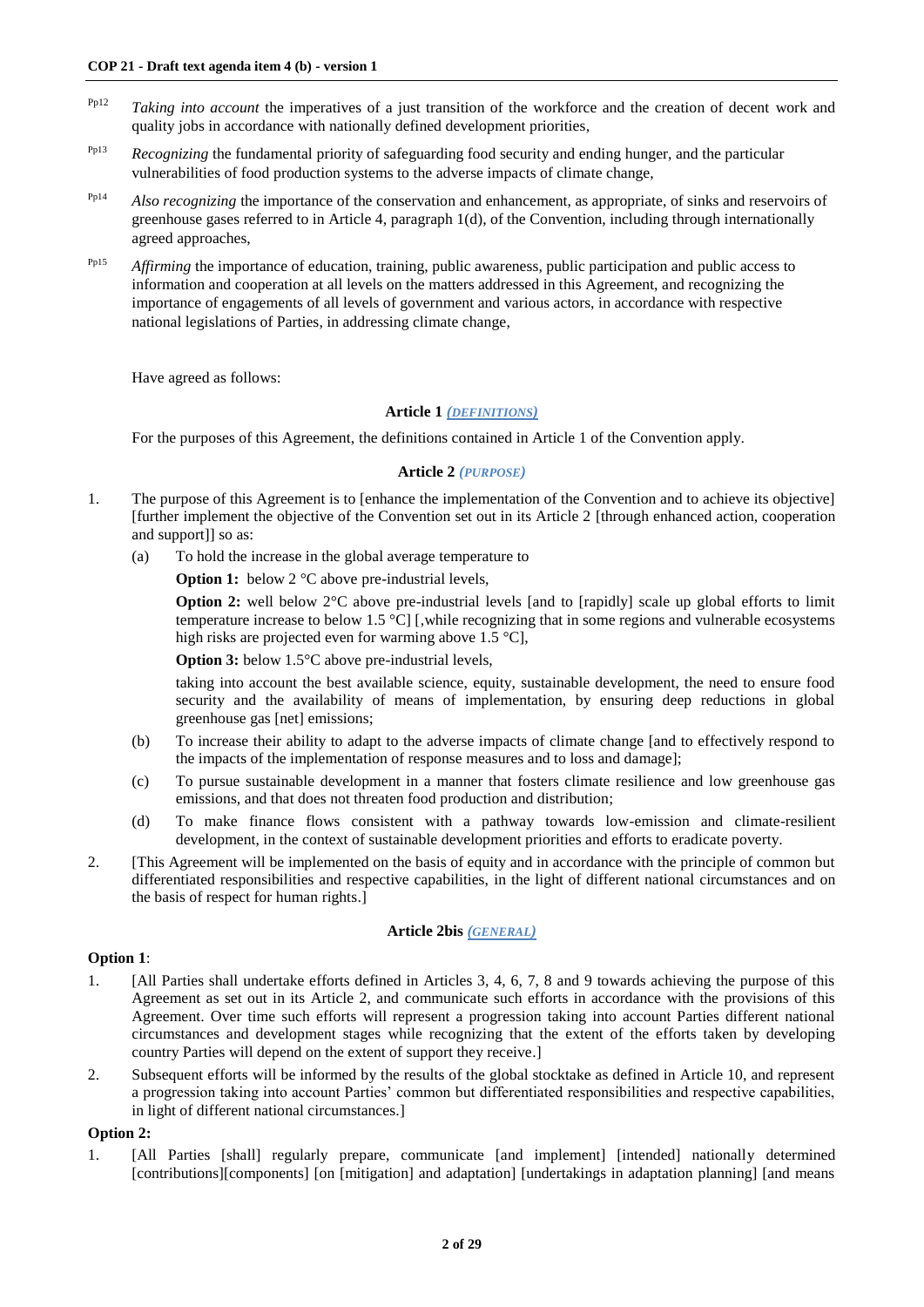of implementation]<sup>3</sup> [towards achieving the [purpose of this Agreement as set out in Article 2 of the Convention] [objective of the Convention as set out in its Article 2], [in accordance with Article 4 of the Convention] [in accordance with the provisions of this Agreement, including the specific provisions related to mitigation and adaptation and means of implementation.]

- 2. Each Party's [intended] nationally determined contribution will represent a progression in the light of Parties' differentiated responsibilities and commitments under the Convention.
- 3. The extent to which developing country Parties will effectively implement this Agreement will depend on the effective implementation by developed country Parties of their commitments on the provision of finance, technology development and transfer and capacity-building.
- 4. Successive [intended] nationally determined contributions will be [informed by the result of the global stocktake as defined in Article 10 of the Convention] and communicated before the expiry of the previous [intended] nationally determined contribution by the Party concerned.]

## **Article 3** *(MITIGATION)*

## *{Collective long-term goal}*

1. **Option 1:** Parties collectively aim to reach the global temperature goal referred to in Article 2 through [a peaking of global greenhouse gas emissions as soon as possible, recognizing that peaking requires deeper cuts of emissions of developed countries and will be longer for developing countries; rapid reductions thereafter to [40– 70 per cent][70–95 per cent] below 2010 levels by 2050; toward achieving net zero greenhouse gas emissions [by the end][after the middle] of the century] informed by best available science, on the basis of equity and in the context of sustainable development and poverty eradication.

**Option 2:** Parties collectively aim to reach the global temperature goal referred to in Article 2 through a longterm global low emissions [transformation toward [climate neutrality][decarbonization]] over the course of this century informed by best available science, on the basis of equity and in the context of sustainable development and poverty eradication.

## *{Individual efforts}*

2. Each Party shall regularly prepare, communicate [and maintain] [successive] ###<sup>4</sup> and [shall][should][other] [take appropriate domestic measures] [have in place][identify and] [pursue] [implement] [[domestic laws], [nationally determined] policies or other measures] [designed to] [implement][achieve][carry out][that support the implementation of] its ###].

# *{Differentiated efforts}*

# **Option 1:**

- 3. In accordance with Article 4, paragraph 2, of the Convention, developed country Parties and other Parties included in Annex I shall undertake quantified economy-wide absolute emission reduction and limitation commitments/targets, which are comparable, measurable, reportable and verifiable, cover all greenhouse gases and are implemented domestically without any conditions.
- 3bis. In accordance with Article 4, paragraphs 1, 3, 4, 5 and 7, of the Convention, developing country Parties should undertake diversified enhanced mitigation actions/efforts in a measurable, reportable, and verifiable manner, in the context of sustainable development and supported and enabled by the provision of adequate finance, technology and capacity-building by developed country Parties.

#### **Option 2:**

- 3. Each Party that has previously communicated absolute economy wide emissions reduction or limitation targets should continue to do so and all Parties should aim to do so over time.
- 3bis. Developed country Parties should continue to take the lead.<sup>5</sup>

{*Flexibility*}

 $\overline{3}$ <sup>3</sup> Without prejudice to the terminology to be used to describe Parties' commitments, undertakings and efforts under the Paris Agreement

Without prejudice to how the final agreement '###' will refer to the mitigation commitments/contributions/other of Parties and pending resolution to Article 2bis. Options include:

**Option 1: Nationally Determined Mitigation [Contribution][Commitment] (NDMC)**

**Option 2: Nationally Determined Mitigation Component of the Contribution referred to in Article 2bis (NDMCC) Option 3: Mitigation Component of the [Intended] Nationally Determined Contribution (MCNDC)**

**Option 4: INDC which can be in the form of co-benefits resulting from the Party's adaptation contributions and economic diversification plans.**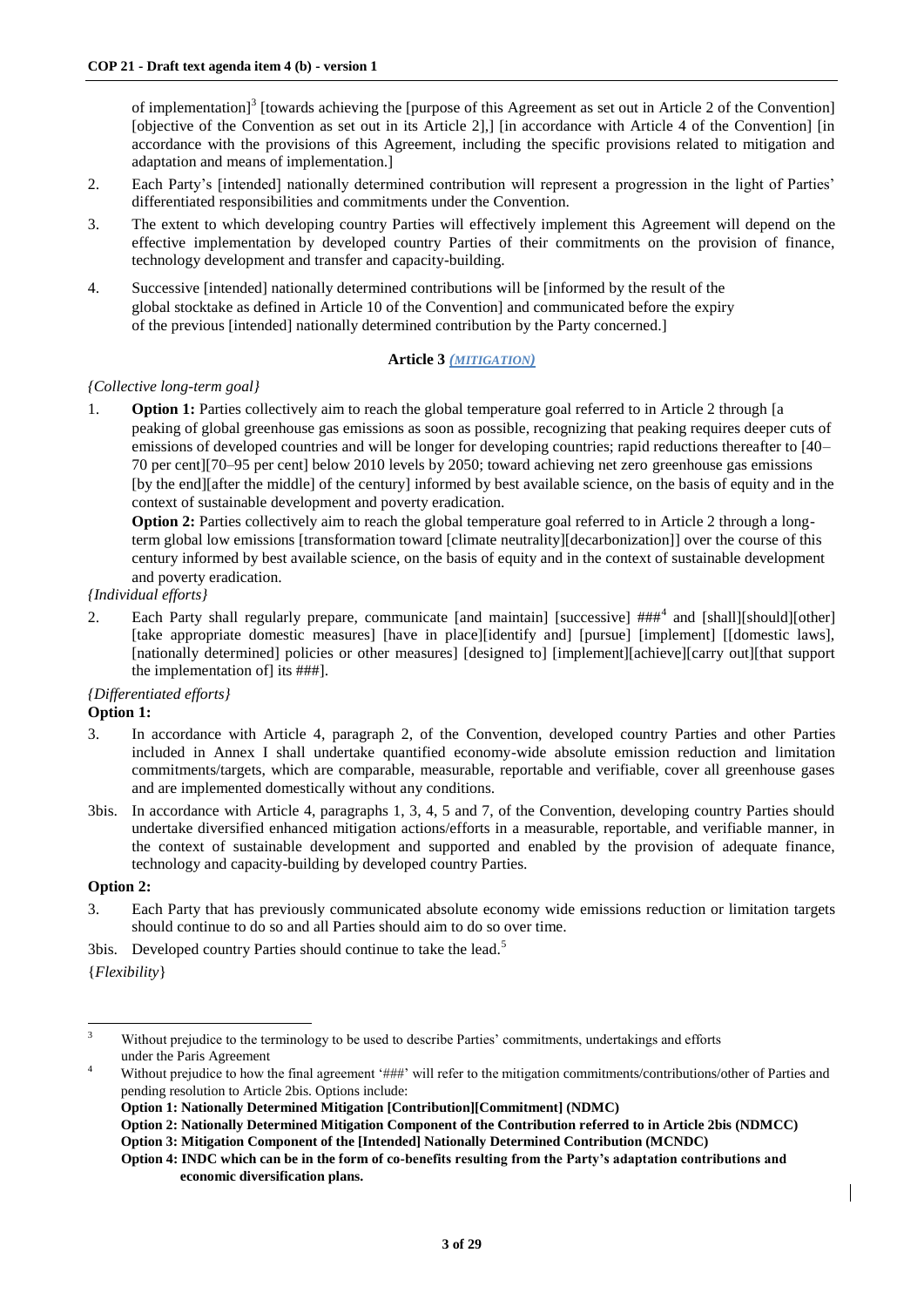4. LDCs [and SIDS][and African states] may communicate their ### at their discretion, including information on strategies, plans and actions for low greenhouse gas development, reflecting their special circumstances.

# *{Support}*<sup>6</sup>

5. **Option 1**: Developed country Parties and other developed Parties included in Annex II to the Convention [and other Parties with the capacity to do so] shall provide new and additional financial resources, technology transfer and capacity-building to meet the agreed full costs incurred by developing country Parties in complying with their obligations under this Article.

**Option 2:** Developing country Parties<sup>7</sup> are eligible for support in the implementation of this Article.

**Option 3**: The extent to which developing country Parties will effectively implement their commitments will depend on the effective implementation by developed country Parties of their commitments related to financial resources, transfer of technology and capacity-building.

# *{Progression/ambition}*

6. Each Party's successive ### [shall][should][will] represent a progression beyond the Party's previous efforts and reflect its highest possible ambition [based on common but differentiated responsibilities and respective capabilities, in light of different national circumstances].

## *{Information}*

7. [In communicating their ###, all Parties shall provide the information necessary for the clarity, transparency and understanding in accordance with decision 1/CP.21 and any subsequent decisions of the CMA].

# *{Timing}*

- 8. Parties shall communicate an ### every five years in accordance with decisions of the CMA being informed by the outcomes of the global stock take referred to in Article 10.
- 9. The CMA shall decide on common timeframes for ####, no later than its [X] session.

# *{Adjustments}*

10. A Party may at any time adjust its existing ### with a view to enhancing its level of ambition [, in accordance with the simplified adjustment procedure referred to in Article 19, paragraph 3].

## *{Housing}*

11. The ### communicated by Parties shall be recorded [in an online registry maintained by the secretariat][ in Annex [X] to this Agreement].

#### *{Accounting}*

12. Parties shall [track progress towards][account for] their ###. In [tracking progress towards][accounting for] their ###, Parties shall promote environmental integrity, transparency, accuracy, completeness, comparability and consistency, and ensure the avoidance of double counting, in accordance with guidance adopted by the CMA.

#### *{Methods and guidance}*

13*.* In the context of their ###, when recognizing and implementing mitigation actions with respect to anthropogenic emissions and removals, Parties [may draw from and build on] [shall take into account], as appropriate, existing methods and guidance, under the Convention and from the IPCC as adopted by the COP.

#### *{Response measures}*

*[Preamble: Parties acknowledge the importance of cooperation, including around economic diversification to reduce the adverse impacts of the implementation of response measures.]* 

- 14. [Parties shall give full consideration to what actions are necessary under this Agreement to meet the specific needs and concerns of developing country Parties arising from the impact of the implementation of response measures, including in terms of economic diversification, and taking into consideration that poverty eradication and social and economic development are the first and overriding priorities of developing country Parties.
- 15. Parties agree to enhance actions under this Agreement, including through strengthening institutional arrangements, and to adopt modalities and procedures for enhancing those arrangements. To this end the CMA shall establish a cooperative mechanism to address the adverse impacts of the implementation of response measures on developing country Parties, as included in decision -/CP.21.]

*{REIOs}*

 $\frac{1}{6}$ Placeholder until support is addressed.

Without prejudice to the final outcome of the negotiations, in all cases in the draft Agreement and the draft Decision text where, in the context of support, it says "developing country Parties" read "developing country Parties [, including Parties whose special circumstances are recognized by the COP][and other Parties in need of support, including countries with economies in transition]"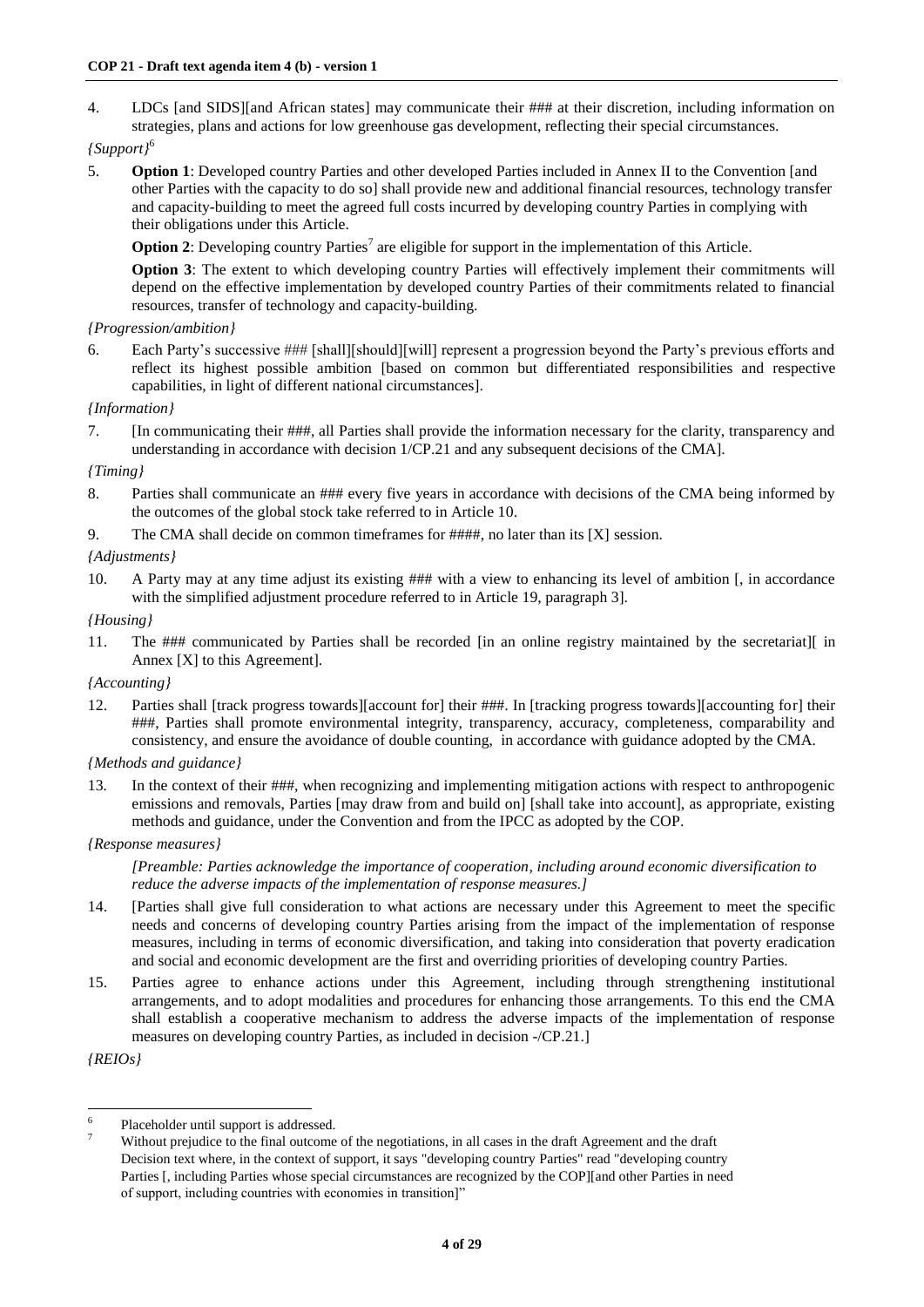- 16. Parties, including regional economic integration organisations and their member States, that have reached an agreement to [implement their ###s jointly] [act under Article 3, paragraph 2, jointly], shall notify the secretariat of the terms of the agreement, including the emission level allocated to each Party within the relevant time period, at the time when they communicate their ###s. The secretariat shall in turn inform the Parties and signatories to the Convention of the terms of this Agreement.
- 17. [In the event of failure by the] [Each] Part[y] [ies] to such an agreement [to achieve their common ###s], each party to that agreement] shall be responsible for its emission level as set out in that agreement in accordance with paragraph [14] above and Articles [9] and [11].
- 18. If Parties [implementing their ###s jointly] [acting jointly]do so in the framework of, and together with, a regional economic integration organization which is itself a Party to this Agreement, each member State of that regional economic integration organization individually, and together with the regional economic integration organization shall[, in the event of failure to achieve the common ###s,] be responsible for its emission level as set out in the agreement notified under paragraph (1) in accordance with paragraph [14] above and Articles [9] and [11].
- 19. If Parties [implementing] [acting] jointly do so in the framework of, and together with, a regional economic integration organization, any alteration in the composition of the organization shall not affect existing ###s and shall only apply for the purposes of those ###s that are communicated subsequent to the alteration.

*{Cooperative approaches}* 

20. [Parties shall, where engaging on a voluntary basis in cooperative approaches that involve the use of internationally transferred mitigation outcomes towards ###, promote sustainable development and environmental integrity and apply robust accounting to ensure, inter alia, the avoidance of double counting, in accordance with guidance adopted by the CMA.]

*{Long-term strategies}*

21. All Parties should voluntarily formulate and communicate long-term low-emission development strategies.

# **[Article 3 bis] (***REDD-PLUS)*

- 1. Parties are encouraged to conserve and enhance, as appropriate, sinks and reservoirs of GHG as referred to in Article 4 paragraph 1(d) of the Convention.
- 2. Parties are encouraged to incentivize,[including by scaling up resources] the reduction of emissions from deforestation and forest degradation and to promote the conservation and sustainable management of forests and enhancement of forest carbon stocks in developing countries, while enhancing the non-carbon benefits; and to support alternative policy approaches, such as joint mitigation and adaption approaches for the integral and sustainable management of forests, including alleviating poverty and building ecosystem resilience, in accordance with previous COP decisions related to forests.

# **[Article 3 ter]** *(MECHANISM TO SUPPORT SUSTAINABLE DEVELOPMENT)*

*{Proposed Mechanism 1}*

- 1. [A mechanism to support sustainable development [in developing country Parties] is hereby established under the authority and guidance of the CMA, shall be supervised by a body designated by the CMA, and shall aim to:
	- (a) Promote sustainable development [in developing country Parties];
	- (b) Incentivise and facilitate participation in mitigation action by public and private entities under the responsibility of a Party;
	- (c) Enhance mitigation ambition by [developing country] Parties [, by incentivising supplementary voluntary climate action, beyond their ###];
	- (d) Deliver, where desired by participating Parties, a net decrease in, or avoidance of, emissions;
	- (e) Assist Parties [with a ### reflecting an absolute target in relation to a base year] to fulfil their ###, through the use of mitigation outcomes from mitigation activities [in developing country Parties];
	- (f) Ensure environmental integrity, including by ensuring that such mitigation shall not be claimed more than once, in accordance with guidance adopted by the CMA pursuant to Article [3, paragraph 14].]
- 2. [The CMA shall ensure that a share of the proceeds from activities under the mechanism are used to cover administrative expenses as well as to assist developing country Parties that are particularly vulnerable to the adverse effects of climate change to meet the costs of adaptation.]
- 3. [The CMA shall adopt modalities and procedures for this mechanism at its first session.]

*{Proposed Mechanism 2}*

1. [A mechanism is hereby established to support holistic and integrated approaches to sustainable development in harmony with nature, to be available to assist [developing country] Parties in fulfilling their ###, including, in a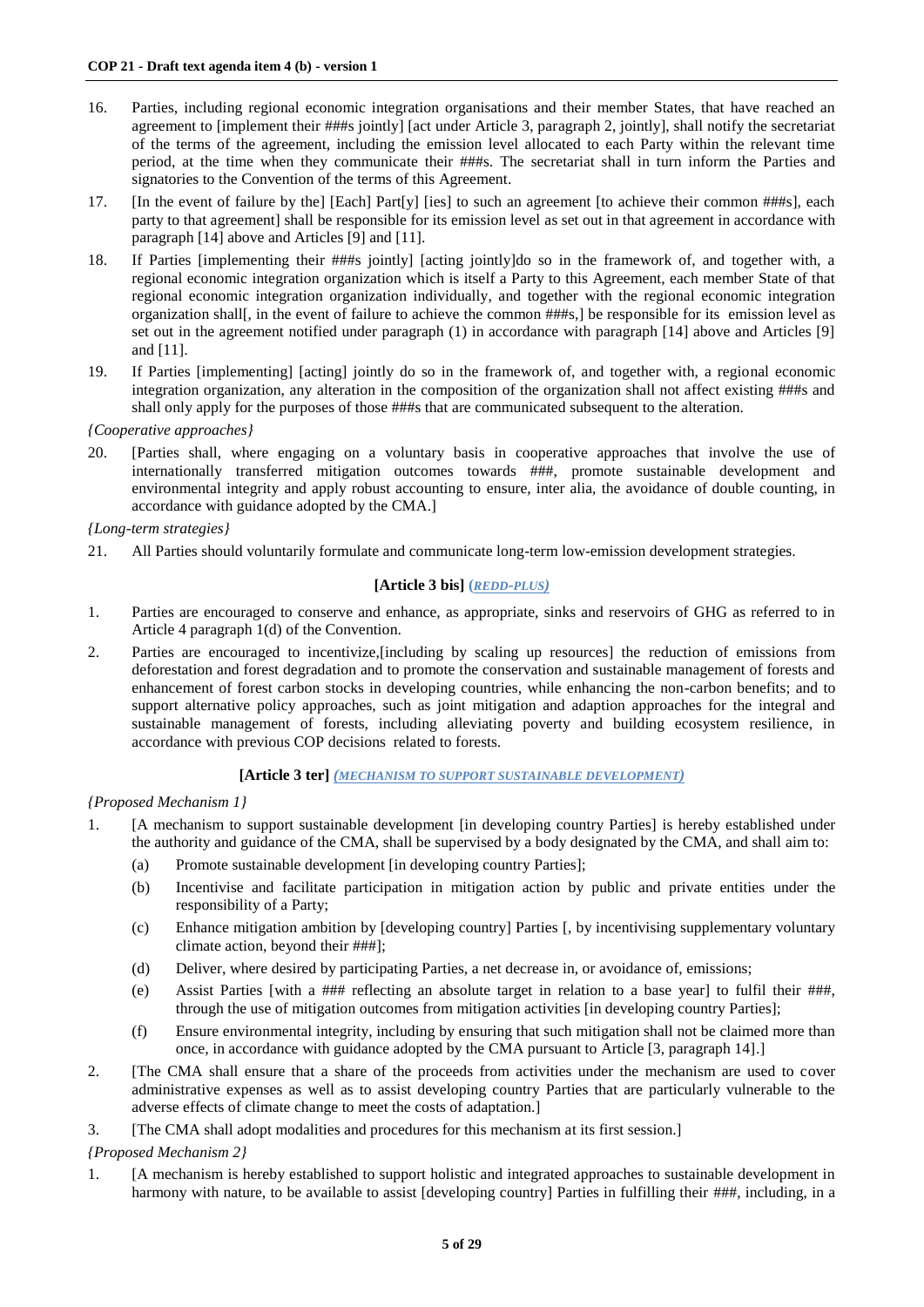balanced manner, mitigation, adaptation, provision of finance, technology transfer and capacity building. This mechanism shall be under the authority and guidance of the CMA, shall be supervised by a body designated by the CMA, and shall aim to:

- (a) Enhance mitigation and adaptation ambition and the provision or mobilization of public financing, technology transfer and capacity building, in an integrated manner for climate action;
- (b) Enhance non-market-based approaches and enable participation in joint cost-effective mitigation and adaptation actions by public and private entities acting under the responsibility of a Party;
- (c) Support the implementation of the joint mitigation and adaptation approach for the integral and sustainable management of forests as an alternative policy approach to results-based payments;
- (d) Fully respect mitigation contributions of participating Parties to ensure that the global mitigation effort is not undermined.
- 2. The CMA shall adopt modalities and procedures for the mechanism at its first session.]

# **Article 4** *(ADAPTATION)*

- 1. Parties hereby establish the global goal of enhancing adaptive capacity, strengthening resilience and reducing vulnerability to climate change, [in accordance with the objective, principles and provisions of the Convention, including common but differentiated responsibilities and respective capabilities,] with a view to contributing to sustainable development [and ensuring adaptation in the context of the goal of holding the increase in the global average temperature below [2 degrees C][[2 or] 1.5 degrees C referred to in Article 2].
- 2. Parties recognize that adaptation is a global challenge faced by all with local, subnational, national, regional and international dimensions, and that it is a key component of and contribution to the long-term global response to climate change to protect people, livelihoods and ecosystems, taking into account the urgent and immediate needs of those developing countries that are particularly vulnerable.
- 3. Adaptation efforts of developing countries shall be recognized, in accordance with the modalities to be adopted by the CMA at its first session.
- 4. Parties recognize the need for adaptation regardless of the level of mitigation reached, that greater levels of mitigation can reduce the need for additional adaptation efforts, [and] that greater adaptation needs involve greater adaptation costs[ and that greater rates and magnitude of climate change increase the likelihood of exceeding adaptation limits].
- 5. Parties acknowledge that adaptation action should follow a country-driven, gender-responsive, participatory and fully transparent approach, taking into consideration vulnerable groups, communities and ecosystems, and should be based on and guided by the best available science and, as appropriate, traditional, indigenous peoples knowledge and local knowledge systems, with a view to integrating adaptation into relevant socioeconomic and environmental policies and actions, where appropriate.
- 6. Parties recognize the importance of support and international cooperation for adaptation efforts and the importance of taking into account the needs of those developing countries that are particularly vulnerable [, recognizing the particular vulnerabilities of the least developed countries (LDCs) and small island developing States (SIDS)].
- 7. Parties should strengthen their cooperation for enhancing action on adaptation, taking into account the Cancun Adaptation Framework, including with regard to:
	- (a) Sharing information, good practices, experiences and lessons learned, including, as appropriate, as these relate to the science, planning, policies and implementation of adaptation actions;
	- (b) Strengthening institutional arrangements, including those under the Convention, to support the synthesis of relevant information and knowledge and the provision of technical support and guidance to the Parties;
	- (c) Strengthening scientific knowledge on climate, including research, systematic observation of the climate system and early warning systems, in a manner that informs climate services and supports decisionmaking;
	- (d) Assisting developing country Parties [[and other countries] in need] to identify effective adaptation practices, adaptation needs, priorities, support provided and received for adaptation actions and efforts, and challenges and gaps, in a manner consistent with encouraging good practices;
	- (e) Improving the effectiveness and durability of adaptation actions.
- 8. Encourages United Nations specialized organizations and agencies to support the efforts of Parties to implement the actions referred to in paragraph 7 of this Article, taking into account the provisions of paragraph  $\overline{5}$  of this Article.
- 9. Each Party shall, as appropriate, engage in the implementation of adaptation planning processes and actions, including the development or enhancement of relevant plans, policies and/or contributions, which may include:
	- (a) Implementation of adaptation actions, undertakings and/or efforts;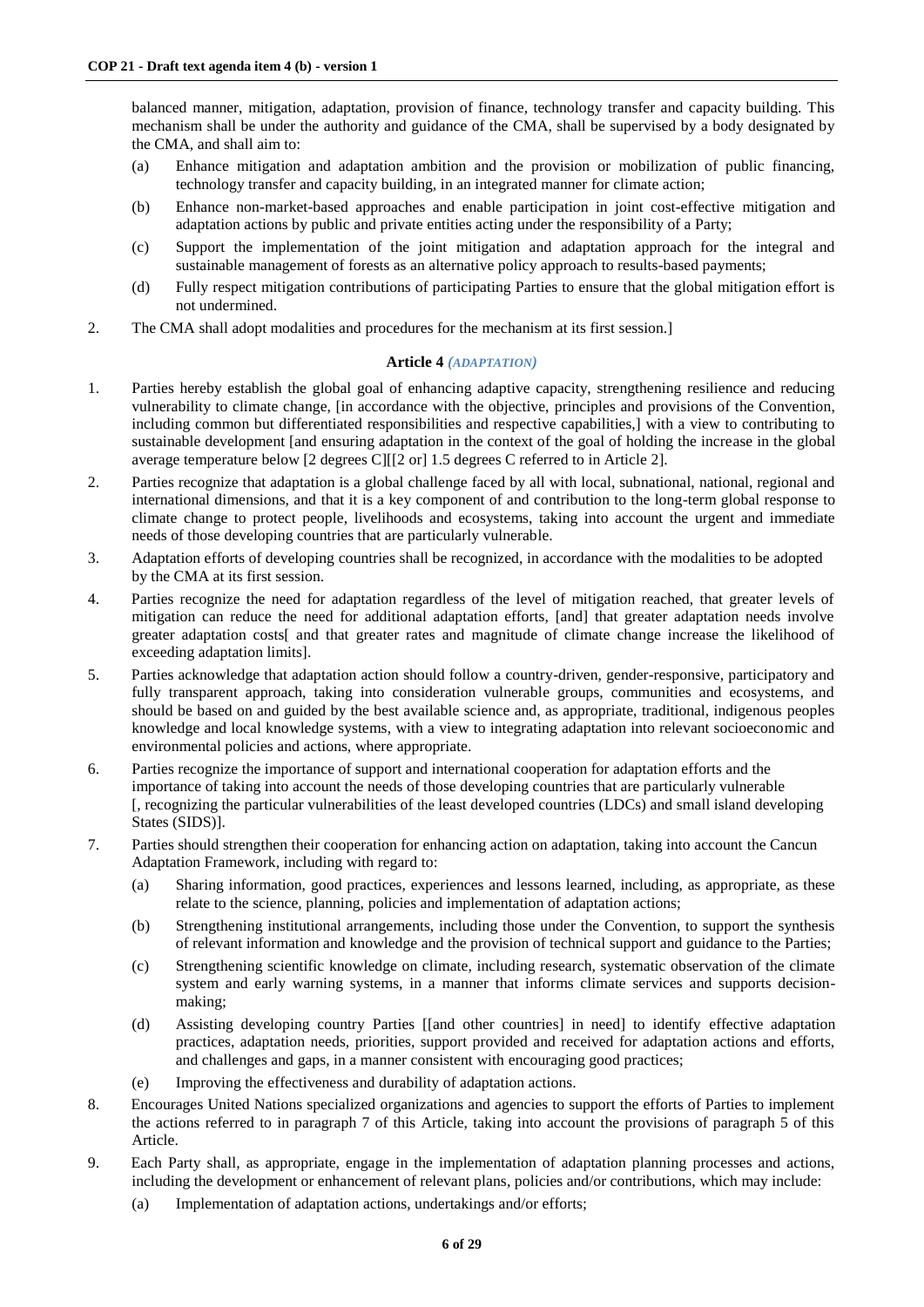- (b) The process to formulate and implement national adaptation plans;
- (c) Assessment of climate change impacts and vulnerability, with a view to formulating nationally determined prioritized actions, taking into account vulnerable people, places and ecosystems;
- (d) Monitoring and evaluation and learning from adaptation plans, policies, programmes and actions;
- (e) Building resilience of socioeconomic and ecological systems, including through economic diversification and sustainable management of natural resources.
- 10. Each Party shall, as appropriate, submit an adaptation communication, which may include its priorities, support needs, plans and actions.
- 11. The adaptation communication referred to in paragraph 10 of this Article shall be, as appropriate, submitted and updated independently, or as a component of or in conjunction with other communications, including a national adaptation plan, a[n intended] nationally determined contribution referred to in Article [3, paragraph 2][2 bis.] of this Agreement, and/or a national communication.
- 12. Developing country Parties [[and other countries ]in need] shall receive continuous and enhanced international support for the implementation of paragraphs 9 to 11 of this Article, in accordance with the provisions of Articles 6, 7 and 8 of this Agreement.
- 13. There shall be a global stocktake on adaptation every 5 years, consistent with the global stocktake referred to in Article 10, and guided by modalities to be adopted by the CMA at its first session, with the purpose of:
	- (a) Recognizing and enhancing the implementation of adaptation action based on the adaptation communication referred to in paragraph 10 of this Article;
	- (b) Assessing the adequacy and effectiveness of support for adaptation;
	- (c) Reviewing the overall progress in achieving the global goal on adaptation referred to in paragraph 1 of this Article.

# **Article 5<sup>8</sup>** *(LOSS AND DAMAGE)*

**Option I:** The following text to be included as Article 5 *(Loss and Damage)*

**Option II:** The following text to be part of Article 4 alongside adaptation provision

- 1. [The Warsaw International Mechanism for Loss and Damage associated with Climate Change Impacts shall serve this Agreement.
- 2. Upon the completion of its review at the twenty-second session of the  $COP<sub>1</sub><sup>9</sup>$  the Warsaw International Mechanism shall be subject to the authority and guidance of the CMA and supported through the Financial Mechanism of the Convention.
- 3. A climate change displacement coordination facility shall be established under the [Warsaw International Mechanism][CMA] to help coordinate efforts to address climate change induced displacement, migration and planned relocation.
- 4. A process to develop approaches to address irreversible and permanent damage resulting from human-induced climate change will be initiated under the [Warsaw International Mechanism][CMA] with a view to completing this process within four years.]

# **Article 6** *(FINANCE)*

# *{Directional goal}*

1. Developed country Parties shall provide [new,] [additional,] [adequate,] [predictable,] [accessible,] [sustained] and [scaled-up] financial resources to assist developing country Parties with respect to both mitigation and adaptation. Other Parties may on a voluntary, complementary basis, provide resources to developing countries, including through South-South cooperation initiatives.

# *{Mobilization}*

 $\overline{a}$ 

2. **Option 1:** All Parties shall take action to mobilize, and/or facilitate the mobilisation of, climate finance from a wide variety of sources, public and private, bilateral and multilateral, including additional sources, as well as through facilitative policy frameworks, in line with their respective and evolving responsibilities and capabilities, with developed country Parties taking the lead, noting the significant role of public funds. [Some Parties may need support in order to take action.]

**Option 2:** Developed country Parties and other Parties included in Annex II to the Convention shall mobilize financial resources beyond their previous efforts, supporting country-driven strategies, and taking into account the needs and priorities of developing country Parties.

<sup>8</sup> The text in this version is replicated from that included in FCCC/ADP/2015/L.6/Rev.1, as deliberations are still underway to produce a revised version.

Decision 2/CP.19, paragraph 15.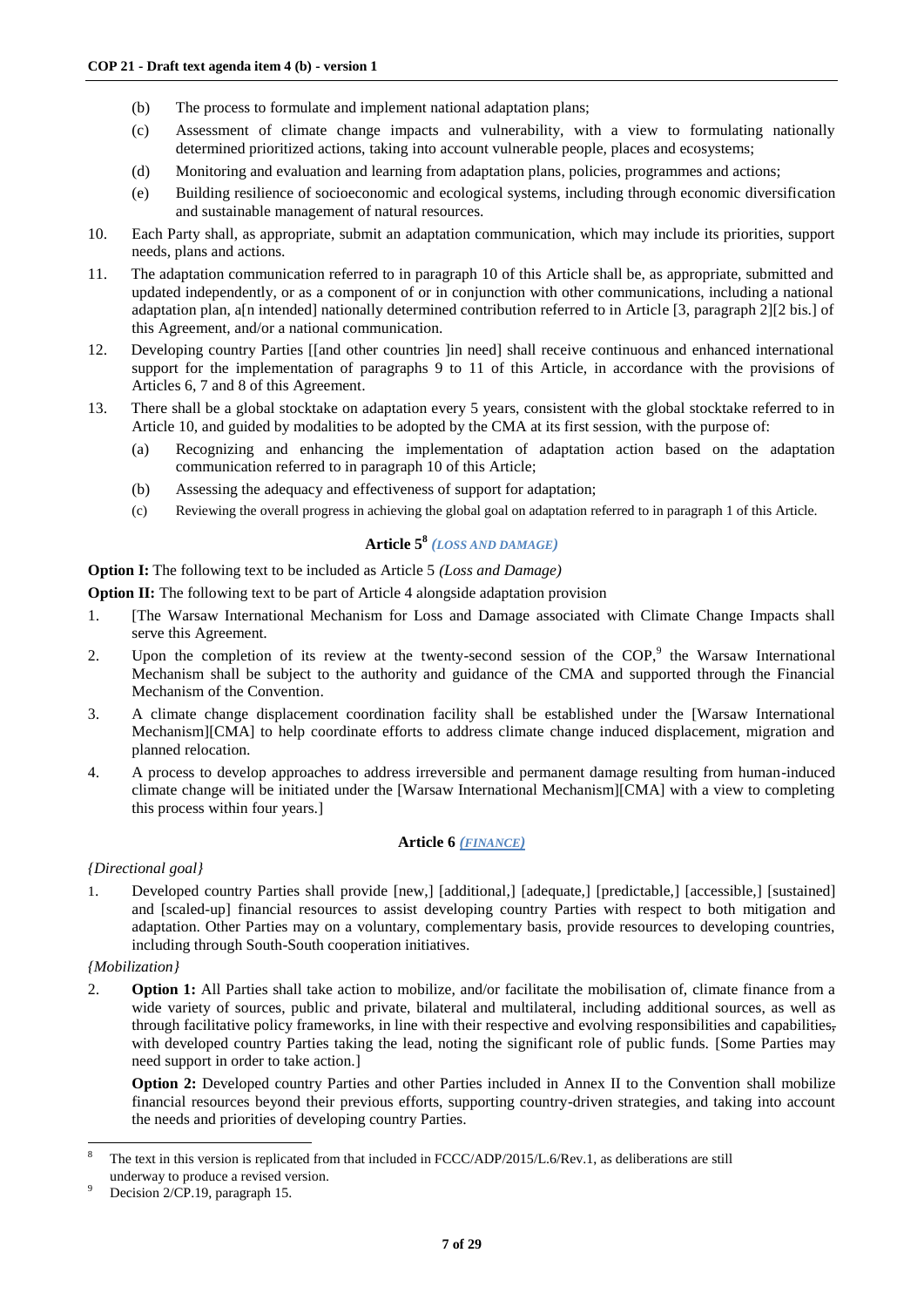**Option 3:** As part of a shared effort, led by developed country Parties, Parties should cooperate to promote the mobilization of climate finance from a wide variety of sources, instruments and channels, including public, private, bilateral, multilateral, domestic, and international.

## *{Mainstreaming}*

3. [Parties should integrate climate considerations, including resilience, into international development assistance.] *{Scale}*

4. **Option 1:** The mobilization of climate finance [shall][should] be scaled up in a predictable and transparent manner [beyond previous efforts] [from USD 100 billion per year] from 2020[, recognizing the important role of the Green Climate Fund in the scaling up of financial resources for the implementation of this agreement, as well as other multilateral mechanisms and other efforts].

**Option 2:** The provision and mobilization of financial resources by developed country Parties and other developed Parties included in Annex II shall represent a progression beyond their previous efforts with clearly identified pathways to annual expected levels of available resources towards achieving short-term collective quantified goals for the post 2020 period to be periodically established and reviewed. Financial resources shall be scaled up from a floor of US\$100 billion per year, including a clear burden-sharing formula, and in line with needs and priorities identified by developing country Parties in the context of contributing to the achievement of the purpose as defined in Article 2 of this Agreement. It shall take into account an equitable regional distribution of financial resources and a gender-sensitive approach, and include the implementation of Articles 5 and 6 of the Convention.

**Option 3:** As part of a shared mobilization effort Parties should, in accordance with paragraphs X-Y, enhance the scale and effectiveness of climate finance by: mobilizing climate finance from a wide variety of instruments and channels; provide, when in a position to do so, support to developing countries in need of support; appropriately prioritize support; improve enabling environments; integrate climate considerations into international development assistance; and reduce international support for high-emissions investments.

*{Balance mitigation – adaptation}*

5. The provision of scaled-up financial resources should aim to achieve a balance between adaptation and mitigation, taking into account country-driven strategies, and the priorities and needs of developing country Parties, especially those that are particularly vulnerable to the adverse effects of climate change, [including LDCs, SIDS, and Africa], considering the need for public and grant-based resources for adaptation.

#### *{Loss and damage}*

6. The CMA shall ensure that adequate support is available to the International Mechanism to address Loss and Damage as defined in Article  $(\overrightarrow{XX})$ , as well as to promote and support the development and implementation of approaches to address irreversible and permanent damage resulting from human-induced climate change.

#### *{Communication}*

7. **Option 1:** [Developed country] Parties [and other developed Parties included in Annex II] [shall][should] [periodically][biennially] communicate [relevant, indicative] information on [the [provision] [and mobilization] [and implementation] of [financial resources][support to developing countries], including [available] quantitative and qualitative information on the] projected [efforts to mobilize [and attract] climate finance][levels of public [climate finance][financial resources to be provided to developing country Parties].

**Option 2:** Developed country Parties and other developed Parties included in Annex II shall biennially communicate on the provision and mobilization of financial resources, including quantitative and qualitative information on the projected levels of public financial resources to be provided to developing country Parties.

**Option 3:** Parties should periodically communicate relevant, indicative information about their plans related to paragraphs X-Y, as appropriate.

#### *{Stocktake}*

8. The stocktake shall take into account available information by [developed country] Parties and Agreement bodies on efforts related to climate finance. *{Note: Pending outcome of discussions on Article 10}*

#### *{MRV}*

9. Transparent, complete, consistent, comparable, and accurate information on support for developing country Parties provided, mobilized through public interventions and received shall [regularly][biennially] be provided by [X] in accordance with the modalities, procedures and guidelines to be adopted at the CMA, at its first session, as stipulated in Article 9, paragraph 8. *{Note: pending outcome of Article 9}*

#### *{Financial Mechanism}*

10. The Financial Mechanism of the Convention, including its operating entities, shall serve as the financial mechanism of this Agreement.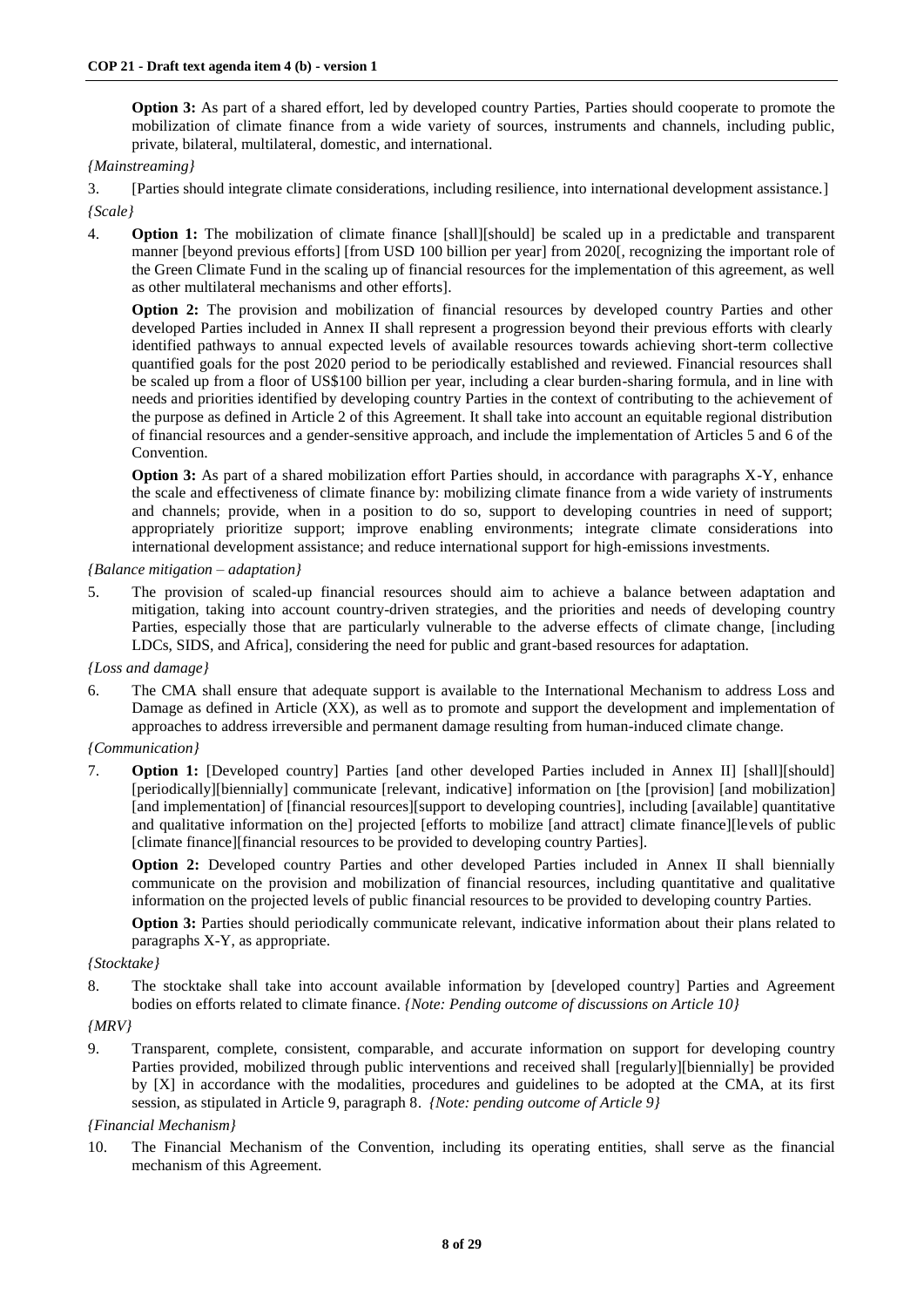11. The CMA shall provide guidance to the entities entrusted with the operation of the Financial Mechanism of the Convention on the policies, programme priorities and eligibility criteria related to this Agreement, through the COP.

*{Access}*

12. The Financial Mechanism of the Convention, and its operating entities, serving the Agreement shall aim to ensure efficient access to support for developing country Parties.

*Note: A joint submission was received from Turkey and Ukraine for Art 2.bis "Parties with special circumstances have been recognized by the COP and other Parties that are undergoing the process of transition to market economy, shall have access to financial support, including for the transfer of technology, under the Agreement to enhance implementation of the policies and strategies in relation to climate change for action.* 

## **Article 7** *(TECHNOLOGY DEVELOPMENT AND TRANSFER)*

- 1. All Parties[, in accordance with the principles and provisions of the Convention, in particular Article 4 [and Article 11], noting the importance of technology for the implementation of mitigation and adaptation actions under this Agreement and recognizing existing deployment and dissemination efforts, [shall][should] strengthen cooperative action [to accelerate and upscale] [on] [technology development and transfer] [through] [, inter alia:
	- (a) [Improving endogenous capacities and enabling environments according to nationally determined needs and priorities, in accordance with Article 4, paragraph 5, of the Convention];
	- (b) [Addressing barriers [in accessing to][for] the transfer of safe, appropriate and environmentally and socially sound technologies [by developing countries];]
	- (c) Fostering cooperative approaches to research and development].
- 2. Parties share a long-term vision on the importance of fully realizing technology development and transfer in order to improve resilience to climate change and to reduce greenhouse gas emissions.
- 3. A technology framework is hereby established to provide overarching guidance to the work of the Technology Mechanism in promoting and facilitating enhanced action on technology development and transfer in order to support the implementation of this Agreement, in pursuit of the long-term vision referred to in paragraph 2 of this Article.
- 4. Accelerating, encouraging and enabling innovation is critical for an effective, long-term global response to climate change and providing affordable and reliable energy access and promoting economic development. Such effort shall be supported, as appropriate, by the Technology Mechanism and Financial Mechanism of the Convention, for research and development, collaborative approaches, and [meeting the cost of the transfer of][facilitating access to] technology, in particular for early stages of the technology cycle, to developing countries.
- 5. The Technology Mechanism shall serve this Agreement.
- 6. Developing country Parties are eligible for support in the implementation of this Article.
- 7. [In accordance with Article 4, paragraphs 3[ and 5][, 5 and 9], of the Convention,] [developed country] [All] Parties [and other Parties included in Annex II to the Convention] shall provide support, including financial support, for strengthening cooperative action on technology development and transfer and for the implementation of the technology framework through the Technology Mechanism and the Financial Mechanism. [The overall implementation of the commitments will be assessed periodically through a global stocktake in accordance with Article 10 of this Agreement.] Parties shall regularly communicate the progress in implementing the provision of support [in a measurable, reportable and verifiable manner] [in accordance with Articles 6 and 9 of this Agreement].

# **Article 8** *(CAPACITY-BUILDING)*

- 1. Capacity-building under this Agreement should enhance the capacity and ability of [countries] [developing country Parties, in particular countries with the least capacity, such as LDCs and SIDS and African countries [, in accordance with the principles and provisions of the Convention]] to take effective climate change action, including, inter alia, to implement adaptation and mitigation actions, and facilitate technology development, dissemination and deployment, access to climate finance, relevant aspects of education, training and public awareness, and the transparent, timely and accurate communication of information.
- 2. Capacity-building should be country-driven, based on and responsive to national needs, and foster country ownership of Parties, [in particular, for developing country Parties,] including at the national, subnational and local levels. Capacity-building should be guided by lessons learned, including those from capacity-building activities under the Convention, and should be an effective, iterative process that is participatory, cross-cutting and gender-responsive.
- 3. All Parties should cooperate to enhance the capacity of developing country Parties to implement this Agreement.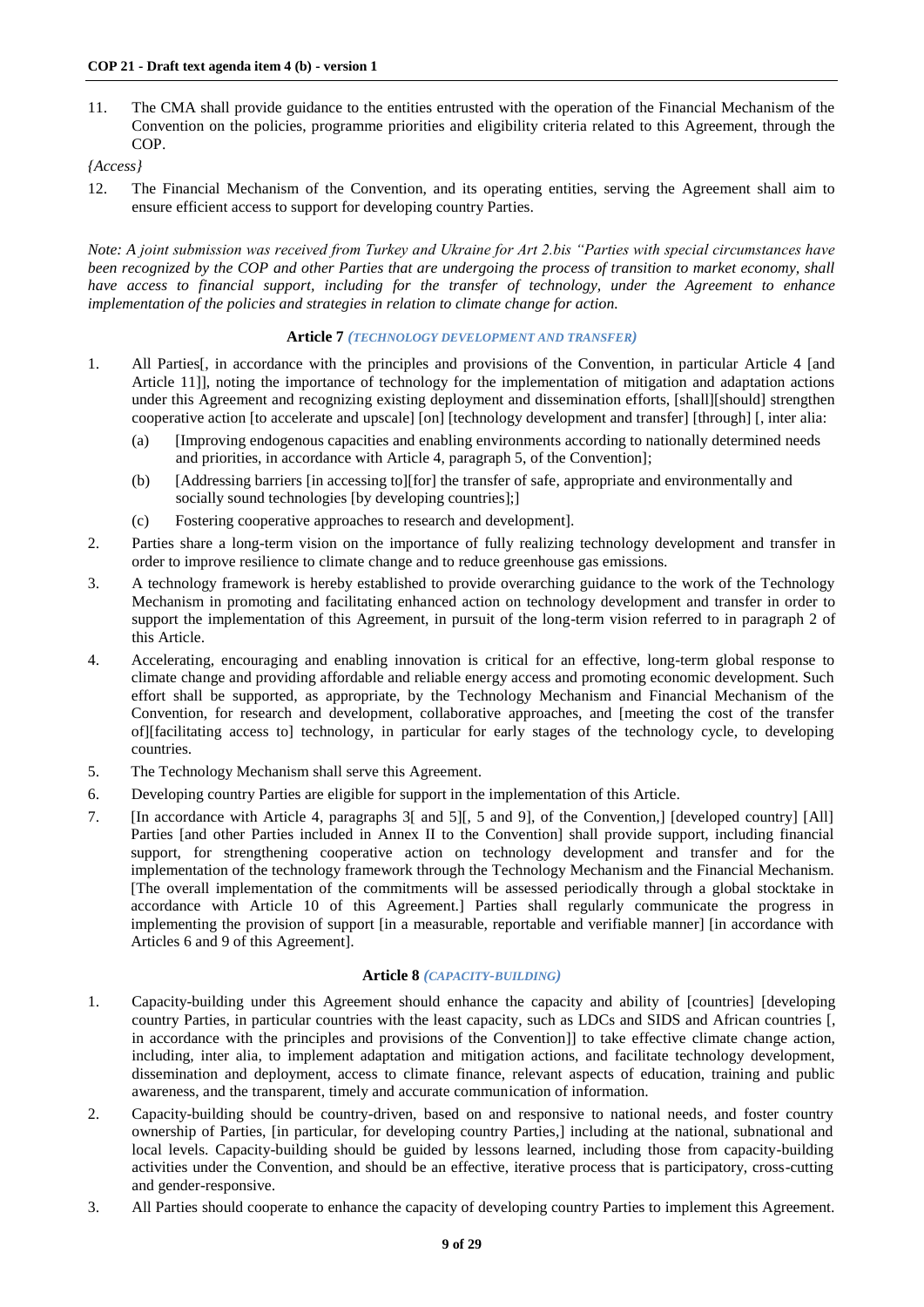Developed country Parties should enhance support for actions for capacity-building in developing countries.

- 4. All Parties enhancing the capacity of developing country Parties to implement this Agreement, including through regional, bilateral and multilateral approaches, shall regularly communicate on these actions or measures on capacity-building. Developing country Parties shall regularly communicate progress made on implementing capacity-building plans, policies, actions or measures to implement this Agreement. {*Note: pending on Article 9*}
- 5. Capacity-building activities shall be enhanced through appropriate institutional arrangements to support the implementation of this Agreement, including the appropriate institutional arrangements established under the Convention that serve this Agreement [to the extent that they serve this Agreement]. The CMA shall decide on the initial institutional arrangements for capacity-building at its first session.

## **Article 8 bis**

Parties shall cooperate in taking measures, as appropriate, to enhance climate change education, training, public awareness, public participation and public access to information, recognizing the importance of these steps with respect to enhancing actions under this Agreement.

## **Article 9** *(TRANSPARENCY)*

1. **Option 1:** A robust transparency framework covering both action and support, differentiated between developed and developing countries, building on the arrangements under the Convention, related decisions of the COP and mechanisms established by the Cancun Agreements (decision 1/CP.16), applicable to all Parties, and providing flexibility to developing countries is hereby established.

**Option 2:** A unified and robust transparency framework, covering both action and support, with built-in flexibility to take into account Parties' differing capacities, and applicable to all Parties is hereby established.

**Option 3:** Building on existing arrangements under the Convention, a transparency framework for action and support that takes into account Parties different capacities and is applicable to all Parties is hereby established.

- 2. The transparency framework shall provide flexibility in the implementation of the provisions of this Article to developing country Parties in the light of their capabilities. The modalities, procedures and guidelines referred to in paragraph 8 of this Article shall reflect such flexibility.
- 3. The transparency framework shall be guided by the principles of the Convention and building on the provisions and arrangements under the Convention, recognizing the special circumstances of the least developed countries and small island developing States, and be implemented in a facilitative, non-intrusive, non-punitive manner, respectful of national sovereignty, and avoid placing undue burden on Parties and the secretariat.
- 4. The purpose of the framework for transparency of action is to:
	- (a) Provide a clear understanding of climate change actions in the light of the objective as set by Article 2 of the Convention;
	- (b) Provide a clear understanding of the anthropogenic emissions by sources and removals by sinks of individual Parties;
	- (c) Facilitate understanding of global aggregate emissions and removals to inform the global stocktake under Article 10;
	- (d) Ensure clarity and tracking of progress made towards *{insert the relevant phrase from outcome of Article 3.2}* and achieving individual Parties' respective mitigation *{insert the relevant phrase from outcome of Article 3.2}* under Article 3;
	- (e) Provide clarity on Parties' adaptation actions under Article 4, including good practices, priorities, needs and gaps.
- 5. The purpose of the framework for transparency of support is to:
	- (a) Provide a clear understanding of the support provided and received by relevant individual Parties in the context of climate change actions under Articles 3 and 4;
	- (b) Achieve, to the extent possible, a full overview of aggregate financial support provided, to inform the global stocktake under Article 10;
	- (c) Ensure clarity and tracking of progress made in providing support in accordance with Articles 6, 7 and 8;
	- (d) Ensure clarity and tracking of support needed and received by developing country Parties in accordance with Articles 6, 7 and 8:
	- (e) Ensure the avoidance of double counting of financial resources provided.
- 6. Each Party shall regularly provide the following information in accordance with guidelines referred to in paragraph 6 of this Article:
	- (a) Its national inventory of anthropogenic emissions by sources and removals by sinks of greenhouse gases;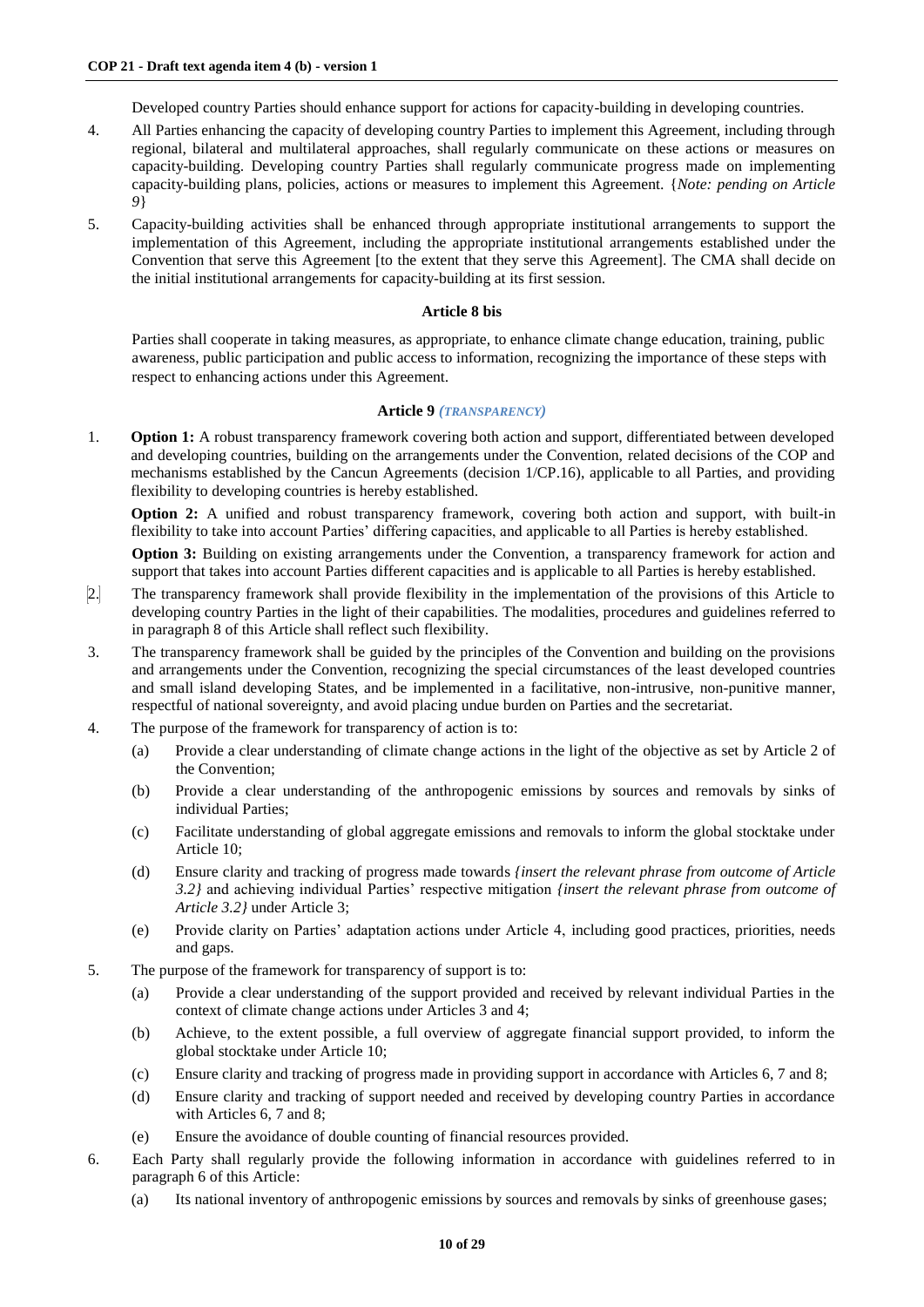- (b) Projections of anthropogenic emissions by sources and removals by sinks of greenhouse gas;
- (c) Progress made towards achieving individual Parties' respective mitigation *{insert the relevant phrase from outcome of* Article 3*.2}* under Article 3 including information specific to type of *{insert the relevant phrase from outcome of* Article 3*.2};*
- (d) Climate change impacts and actions taken to build resilience and reduce vulnerability, and progress on adaptation actions under Article 4*;*
- (e) Support provided and received, as relevant*, including specific information required under Article 6.13, 6.14, 7 and 8.*
- 7. **Option 1:** The information provided by each Party as required under this Article shall be subject to a technical expert review, in accordance with guidelines and procedures adopted by the CMA, with additional flexibility to be given to LDCs and SIDS.

The review shall provide a thorough, objective and comprehensive technical assessment of the Party's implementation and achievement of its nationally determined mitigation *{insert the relevant phrase from outcome of Article 3.2}* and other requirements of the Agreement, analyze the extent to which the Parties reporting is in line with the guidelines adopted by the CMA, and identify any areas for improvement in reporting and possible capacity building, in consultation with the Party concerned. The technical expert review shall be carried out by an expert review team that shall produce a report, to be consulted with the Party concerned, for publication by the secretariat and consideration by the CMA. The report shall identify any issues related to compliance in accordance with Article 11. A multilateral and facilitative examination shall consider the information above.

**Option 2:** All information provided by developed country Parties, and shall be reviewed through a robust technical review process followed by a multilateral assessment process, and result in a conclusion with consequences for compliance; All the information provided by developing country Parties should be analyzed through a technical analysis process followed by a multilateral facilitative sharing of views, result in a summary report, in a manner that is nonintrusive, non-punitive and respectful of national sovereignty, according to the level of support received from developed country Parties.

- 8. The CMA shall, at its first session, building on experience from the arrangements related to transparency under the Convention, and elaborating on the provisions in this Article, adopt common modalities, procedures and guidelines, as appropriate, for the transparency of action and support. *{Placeholder to revisit this para pending outcomes of discussion on accounting}*
- 9. The transparency arrangements under the Convention, including national communications, biennial reports and biennial update reports, international assessment and review (IAR) and international consultation and analysis (ICA), shall form part of the experience drawn upon for the development of modalities, procedures and guidelines under paragraph 8 of this Article.
- 10. Support shall be provided to developing countries for the implementation of paragraphs 6 and 7 of this Article.
- 11. Developed country Parties shall provide support to developing country Parties in the implementation of this Article. *{to be revised pending global solution in Article 6}*
- 12. Support shall also be provided for the building of transparency-related capacity of developing countries on a continuous basis.

### **Article 10** *(GLOBAL STOCKTAKE)*

- 1. The CMA shall periodically take stock of the implementation of this Agreement to assess the collective progress towards achieving the purpose of this Agreement and its long-term goals. It shall do so in a comprehensive and facilitative manner, considering mitigation, adaptation and the means of implementation and support, and in light of the best available science [and equity].
- 2. The CMA shall undertake its first global stocktake in [2023][2024] and every five years thereafter unless otherwise decided by the CMA.
- 3. The outcome of the stocktake shall guide and inform Parties in updating and enhancing their actions and support, in a nationally determined manner, in accordance with the relevant provisions of this Agreement, as well as in enhancing international cooperation for climate action.

#### **Article 11** *(FACILITATING IMPLEMENTATION AND COMPLIANCE)*

- 1. A mechanism to facilitate implementation of [and promote compliance with] the provisions of this Agreement is hereby established.
- 2. The mechanism referred to in paragraph 1 of this Article shall consist of a committee that shall be expert-based and facilitative in nature and function in a manner that is transparent, non-adversarial, and non-punitive. The committee shall pay particular attention to the respective national capabilities and circumstances of Parties.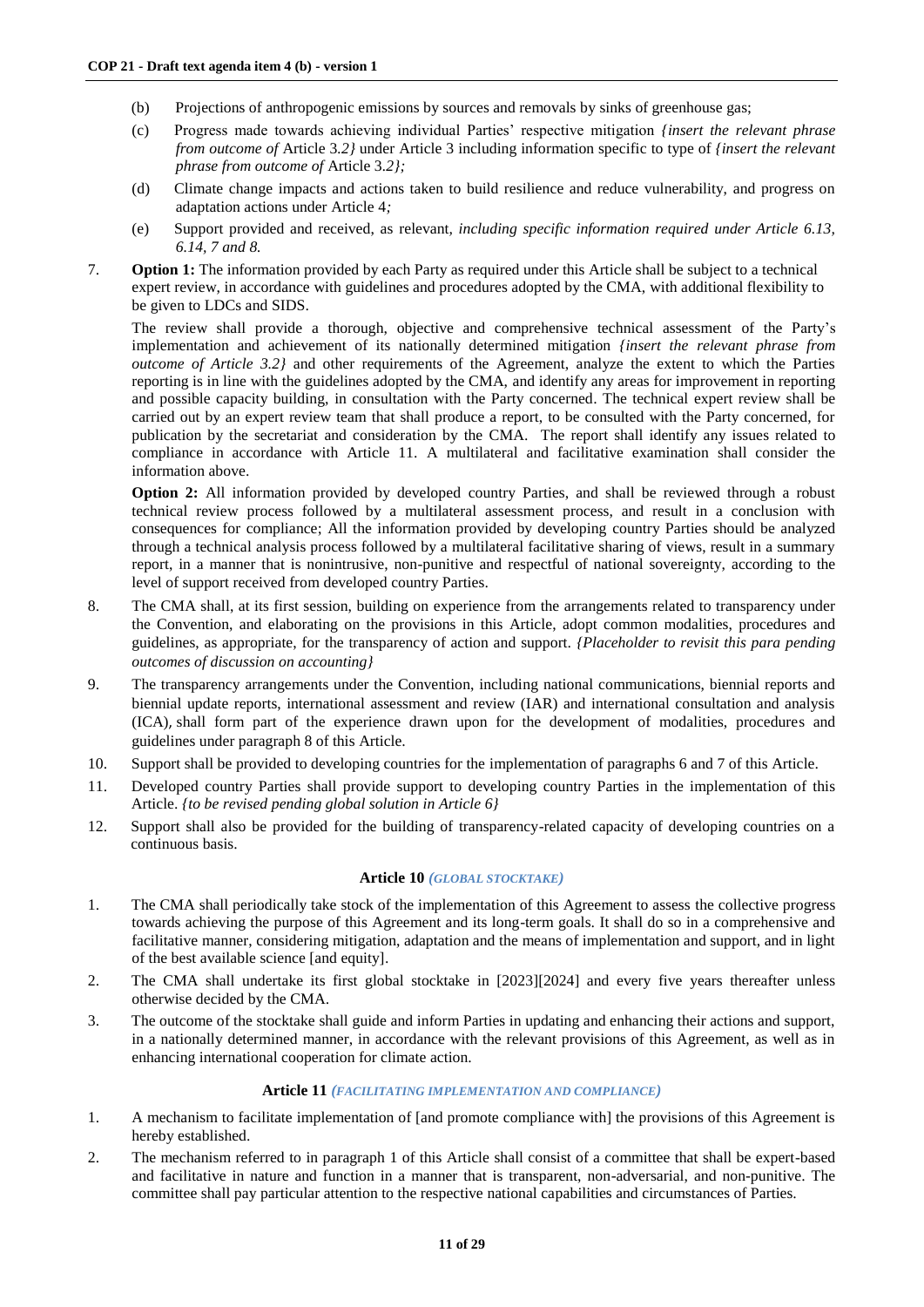3. The committee shall operate under modalities and procedures adopted by the CMA at its first session and report annually to the CMA.

# **Article 12** *(CMA)*

- 1. The Conference of the Parties, the supreme body of the Convention, shall serve as the meeting of the Parties to this Agreement.
- 2. Parties to the Convention that are not Parties to this Agreement may participate as observers in the proceedings of any session of the Conference of the Parties serving as the meeting of the Parties to this Agreement. When the Conference of the Parties serves as the meeting of the Parties to this Agreement, decisions under this Agreement shall be taken only by those that are Parties to this Agreement.
- 3. When the Conference of the Parties serves as the meeting of the Parties to this Agreement, any member of the Bureau of the Conference of the Parties representing a Party to the Convention but, at that time, not a Party to this Agreement, shall be replaced by an additional member to be elected by and from among the Parties to this Agreement.
- 4. The CMA shall keep under regular review the implementation of this Agreement and shall make, within its mandate, the decisions necessary to promote its effective implementation. It shall perform the functions assigned to it by this Agreement and shall:
	- (a) Establish such subsidiary bodies as deemed necessary for the implementation of this Agreement; and
	- (b) Exercise such other functions as may be required for the implementation of this Agreement.
- 5. The rules of procedure of the Conference of the Parties and the financial procedures applied under the Convention shall be applied mutatis mutandis under this Agreement, except as may be otherwise decided by consensus by the CMA.
- 6. The first session of the CMA shall be convened by the secretariat in conjunction with the first session of the Conference of the Parties that is scheduled after the date of entry into force of this Agreement. Subsequent ordinary sessions of the CMA shall be held in conjunction with ordinary sessions of the COP, unless otherwise decided by the CMA.
- 7. Extraordinary sessions of the CMA shall be held at such other times as may be deemed necessary by the CMA or at the written request of any Party, provided that, within six months of the request being communicated to the Parties by the secretariat, it is supported by at least one third of the Parties.
- 8. The United Nations, its specialized agencies and the International Atomic Energy Agency, as well as any State member thereof or observers thereto not party to the Convention, may be represented at sessions of the CMA as observers. Any body or agency, whether national or international, governmental or non-governmental, which is qualified in matters covered by this Agreement and which has informed the secretariat of its wish to be represented at a session of the CMA as an observer, may be so admitted unless at least one third of the Parties present object. The admission and participation of observers shall be subject to the rules of procedure referred to in paragraph 5 of this Article.

# **Article 13** *(SECRETARIAT)*

- 1. The secretariat established by Article 8 of the Convention shall serve as the secretariat of this Agreement.
- 2. Article 8, paragraph 2, of the Convention on the functions of the secretariat, and Article 8, paragraph 3, of the Convention on arrangements made for the functioning of the secretariat shall apply mutatis mutandis to this Agreement. The secretariat shall, in addition, exercise the functions assigned to it under this Agreement and by the CMA.

# **Article 14** *(SBSTA AND SBI)*

- 1. The Subsidiary Body for Scientific and Technological Advice and the Subsidiary Body for Implementation (SBI) established by Articles 9 and 10 of the Convention shall serve, respectively, as the Subsidiary Body for Scientific and Technological Advice and the Subsidiary Body for Implementation of this Agreement. The provisions of the Convention relating to the functioning of these two bodies shall apply mutatis mutandis to this Agreement. Sessions of the meetings of the Subsidiary Body for Scientific and Technological Advice and the Subsidiary Body for Implementation of this Agreement shall be held in conjunction with the meetings of, respectively, the Subsidiary Body for Scientific and Technological Advice and the Subsidiary Body for Implementation of the Convention.
- 2. Parties to the Convention that are not Parties to this Agreement may participate as observers in the proceedings of any session of the subsidiary bodies. When the subsidiary bodies serve as the subsidiary bodies of this Agreement, decisions under this Agreement shall be taken only by those that are Parties to this Agreement.
- 3. When the subsidiary bodies established by Articles 9 and 10 of the Convention exercise their functions with regard to matters concerning this Agreement, any member of the bureaux of those subsidiary bodies representing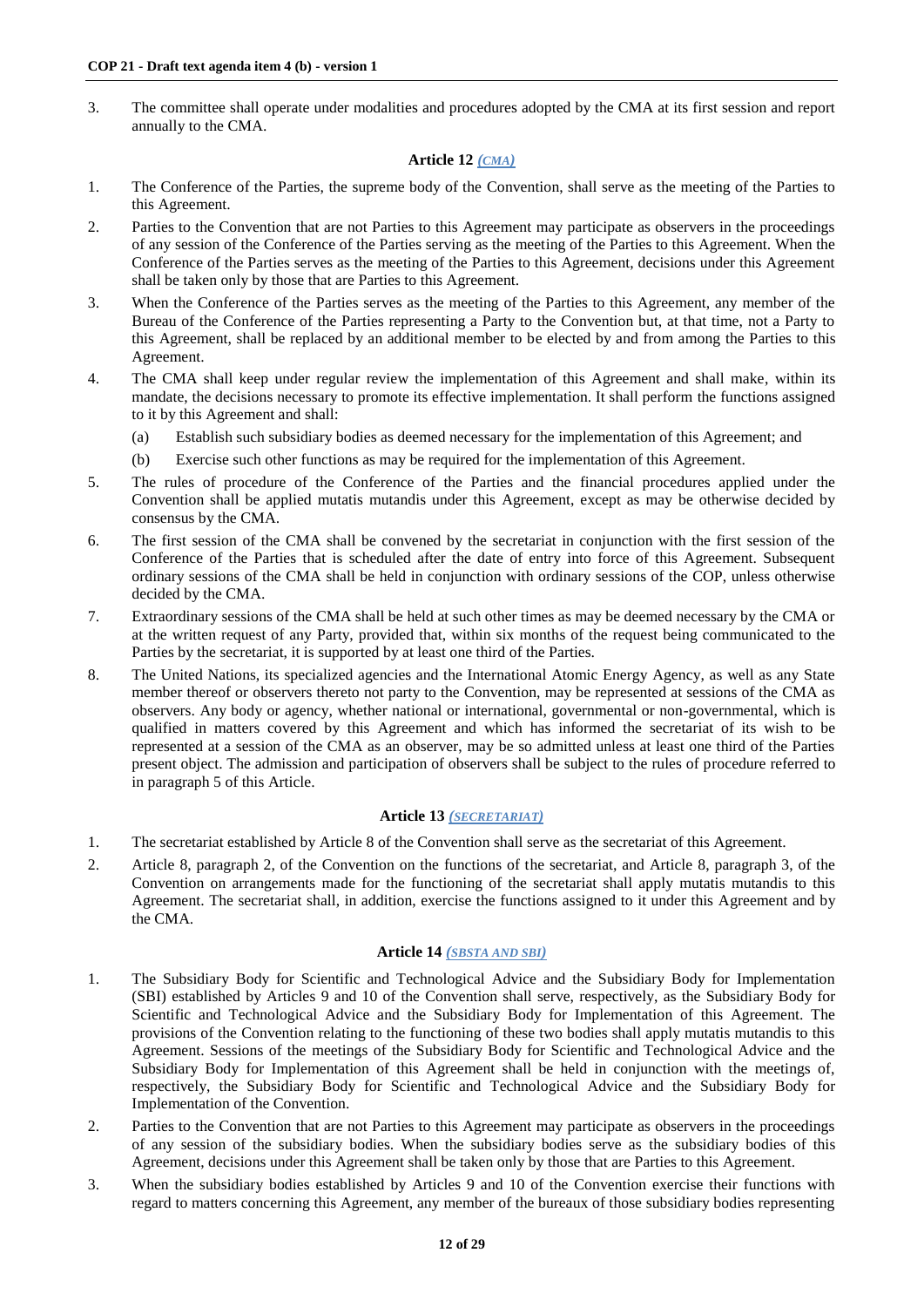a Party to the Convention but, at that time, not a Party to this Agreement, shall be replaced by an additional member to be elected by and from among the Parties to this Agreement.

## **Article 15** *(BODIES AND INSTITUTIONAL ARRANGEMENTS TO SERVE AGREEMENT)*

- 1. Subsidiary bodies or other institutional arrangements established by or under the Convention, other than those referred to in this Agreement, shall serve this Agreement upon a decision of the CMA. The CMA shall specify the functions to be exercised by such bodies or arrangements.
- 2. The CMA may provide further guidance to those subsidiary bodies and institutional arrangements [including the functions to be exercised by such bodies and institutional arrangements] [including for members of such bodies and institutional arrangements nominated by Parties to the Convention that are not Parties to this Agreement] [to the extent that these bodies and institutional arrangements serve this Agreement].

### **Article 16** *(SIGNATURE AND INSTRUMENTS OF RATIFICATION, ACCEPTANCE, APPROVAL OR ACCESSION)*

- 1. This Agreement shall be open for signature and subject to ratification, acceptance or approval by States and regional economic integration organizations that are Parties to the Convention. It shall be open for signature at the United Nations Headquarters in New York from 22 April 2016 to 21 April 2017. Thereafter, this Agreement shall be open for accession from the day following the date on which it is closed for signature. Instruments of ratification, acceptance, approval or accession shall be deposited with the Depositary.
- 2. Any regional economic integration organization that becomes a Party to this Agreement without any of its member States being a Party shall be bound by all the obligations under this Agreement. In the case of regional economic integration organizations with one or more member States that are Parties to this Agreement, the organization and its member States shall decide on their respective responsibilities for the performance of their obligations under this Agreement. In such cases, the organization and the member States shall not be entitled to exercise rights under this Agreement concurrently.
- 3. In their instruments of ratification, acceptance, approval or accession, regional economic integration organizations shall declare the extent of their competence with respect to the matters governed by this Agreement. These organizations shall also inform the Depositary, who shall in turn inform the Parties, of any substantial modification in the extent of their competence.

## **Article 18** *(ENTRY INTO FORCE)*

- 1. This Agreement shall enter into force on the thirtieth day after the date on which at least [50][60] Parties to the Convention have deposited their instruments of ratification, acceptance, approval or accession [, but not earlier than 1 January 2020].]
- 2. For each State or regional economic integration organization that ratifies, accepts or approves this Agreement or accedes thereto after the condition set out in paragraph 1 of this Article for entry into force has been fulfilled, this Agreement shall enter into force on the thirtieth day after the date of deposit by such State or regional economic integration organization of its instrument of ratification, acceptance, approval or accession.
- 3. For the purposes of paragraph 1 of this Article, any instrument deposited by a regional economic integration organization shall not be counted as additional to those deposited by its member States.

# **Article 19** *(AMENDMENTS)*

- 1. The provisions of Article 15 of the Convention on the adoption of amendments to the Convention shall apply mutatis mutandis to this Agreement.
- 2. [Notwithstanding paragraph 1 of this Article, a Party may propose an adjustment [[to] [enhance] the efforts expressed by its [mitigation commitment] inscribed in] Annex [X] to this Agreement. A proposal for such an adjustment shall be communicated to the Parties by the secretariat at least three months before the session of the CMA at which it is proposed for adoption.]
- 3. [An adjustment proposed by a Party [to enhance] the efforts expressed by its [mitigation commitment] inscribed in Annex [X] to this Agreement shall be considered adopted by the CMA unless more than three fourths of the Parties present and voting object to its adoption. The adopted adjustment shall be communicated by the secretariat to the Depositary, who shall circulate it to all Parties, and it shall enter into force on 1 January of the year following the communication by the Depositary. Such adjustments shall be binding upon Parties.]

# **Article 20** *(ANNEXES)*

1. Annexes to this Agreement shall form an integral part thereof and, unless otherwise expressly provided for, a reference to this Agreement constitutes at the same time a reference to any annexes thereto. Such annexes shall be restricted to lists, forms and any other material of a descriptive nature that is of a scientific, technical, procedural or administrative character.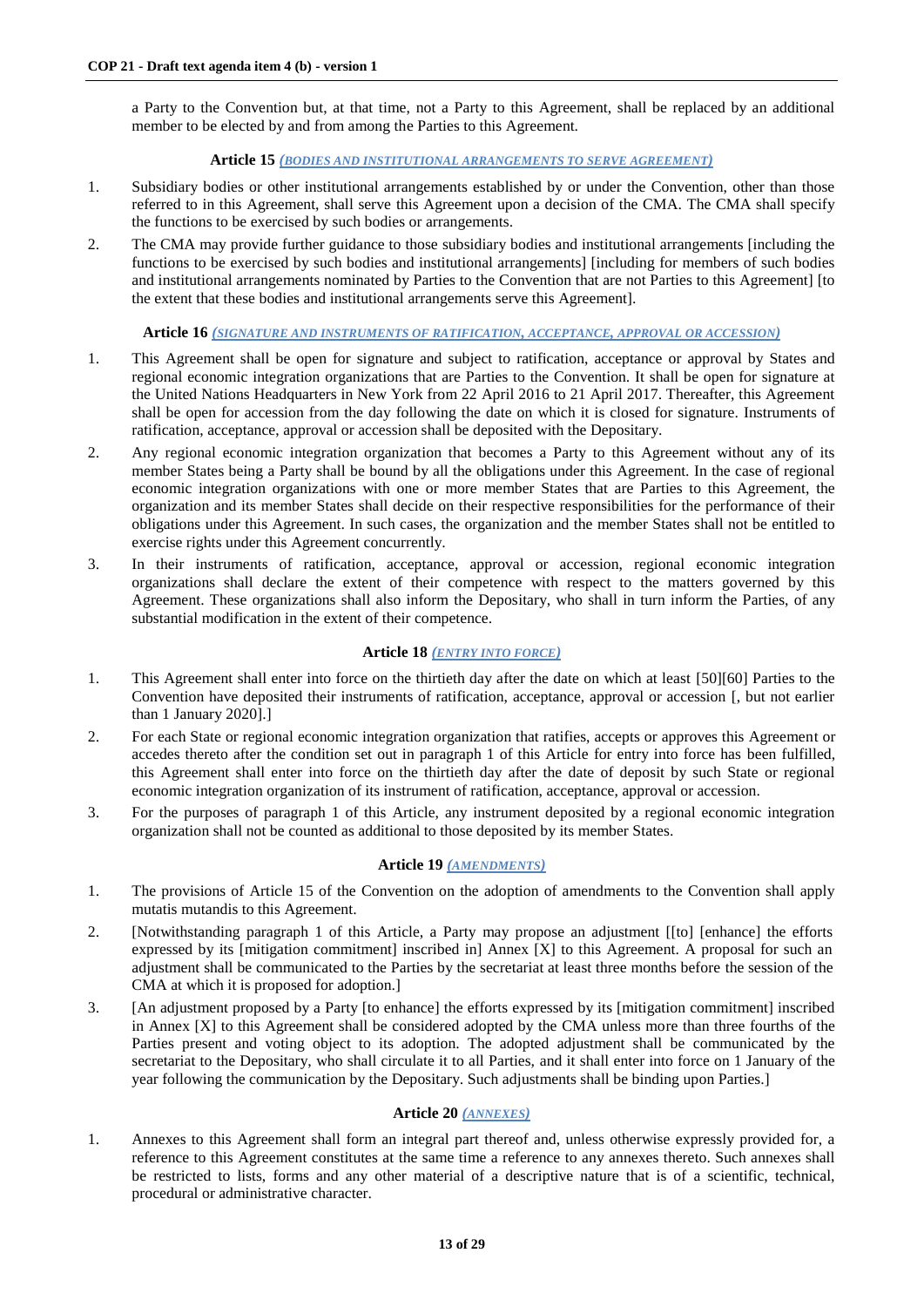2. The provisions of Article 16 of the Convention on the adoption and amendment of annexes to the Convention shall apply mutatis mutandis to this Agreement.

# **Article 21** *(SETTLEMENT OF DISPUTES)*

The provisions of Article 14 of the Convention on settlement of disputes shall apply mutatis mutandis to this Agreement.

# **Article 22** *(VOTING)*

- 1. Each Party shall have one vote, except as provided in paragraph 2 of this Article.
- 2. Regional economic integration organizations, in matters within their competence, shall exercise their right to vote with a number of votes equal to the number of their member States that are Parties to this Agreement. Such an organization shall not exercise its right to vote if any of its member States exercises its right, and vice versa.

# **Article 23** *(DEPOSITARY)*

The Secretary-General of the United Nations shall be the Depositary of this Agreement.

# **Article 24** *(RESERVATIONS)*

No reservations may be made to this Agreement.

# **Article 25** *(WITHDRAWAL)*

- 1. At any time after three years from the date on which this Agreement has entered into force for a Party, that Party may withdraw from this Agreement by giving written notification to the Depositary.
- 2. Any such withdrawal shall take effect upon expiry of one year from the date of receipt by the Depositary of the notification of withdrawal, or on such later date as may be specified in the notification of withdrawal.
- 3. Any Party that withdraws from the Convention shall be considered as also having withdrawn from this Agreement.

# **Article 26** *(LANGUAGES)*

The original of this Agreement, of which the Arabic, Chinese, English, French, Russian and Spanish texts are equally authentic, shall be deposited with the Secretary-General of the United Nations.

[Placeholder for Annex X] **]**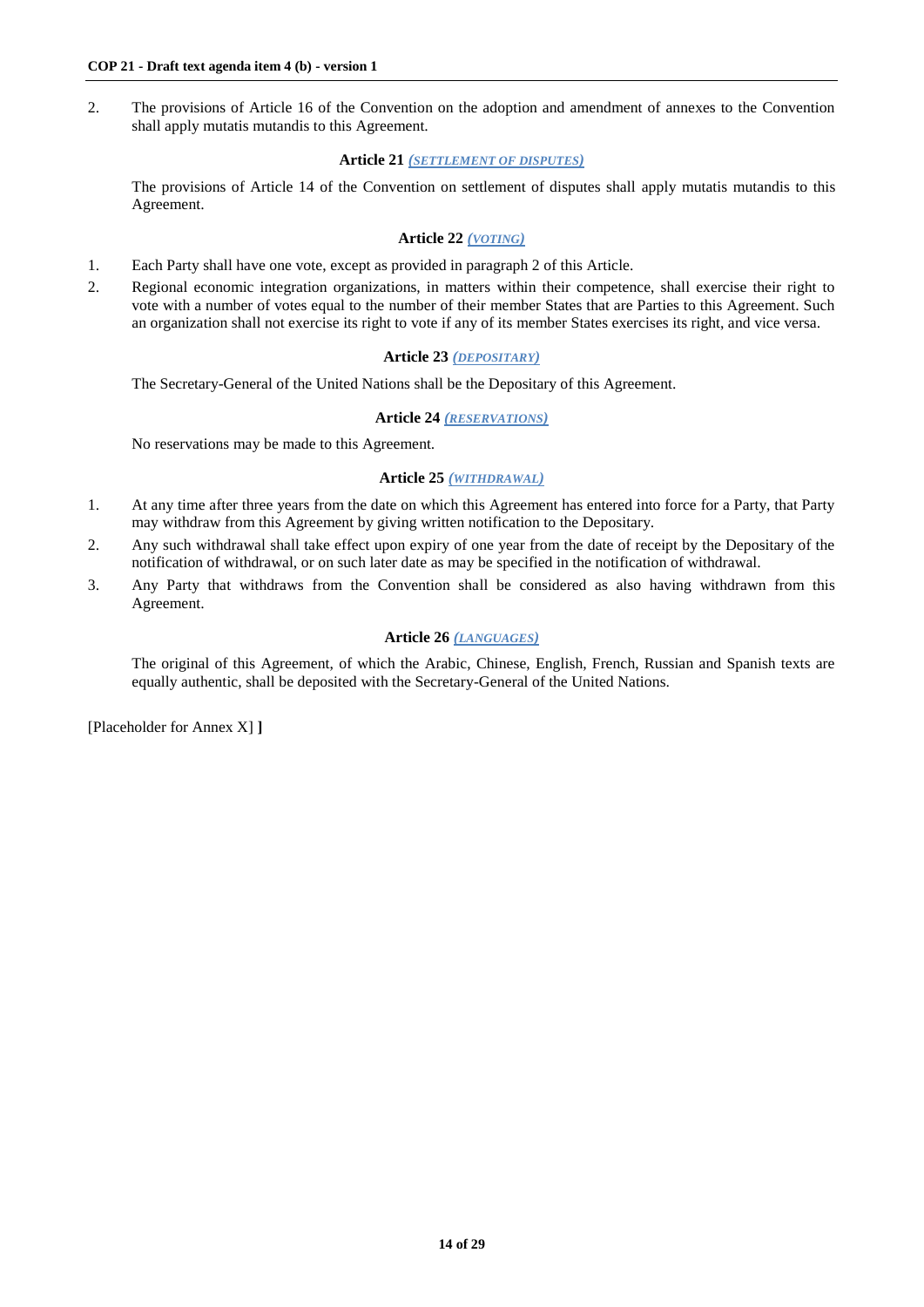# **B. DRAFT DECISION**

[*The Conference of the Parties*,

- Pp1 *Recalling* decision 1/CP.17 on the establishment of the Ad Hoc Working Group on the Durban Platform for Enhanced Action,
- Pp2 *Also recalling relevant* decisions of the Conference of the Parties, including decisions 2/CP.18, 1/CP.19 and 1/CP.20,
- Pp3 *Welcoming* the outcome of "Transforming our world: the 2030 Agenda for Sustainable Development", in particular its goal 13, and the outcome of the Addis Ababa Action Agenda of the third International Conference on Financing for Development,
- Pp4 *Recognizing* that climate change represents an urgent and potentially irreversible threat to human societies and the planet and thus requires the widest possible cooperation by all countries, and their participation in an effective and appropriate international response, with a view to accelerating the reduction of global greenhouse gas emissions,
- Pp5 *Also* r*ecognizing* that climate change represents an urgent and potentially irreversible threat to human societies and that deep reductions in global emissions will be required in order to achieve the ultimate objective of the Convention and *emphasizing* the need for urgency to address climate change,

# **I. ADOPTION**

- 1. *Decides* to adopt the Paris Agreement under the United Nations Framework Convention on Climate Change (hereinafter referred to as "the Agreement"), contained in the annex;
- 2. *Requests* the Secretary-General of the United Nations to be the Depositary of the Agreement and to have it open for signature in New York, the United States of America, from 22 April 2016 to 21 April 2017;
- 3. *Invites* the Secretary-General to convene a high-level signature ceremony for the Agreement on 22 April 2016;
- 4. *Also invites* all Parties to the Convention to sign the Agreement at the ceremony to be convened by the Secretary-General, or at their earliest opportunity, and to deposit their respective instruments of ratification, acceptance or approval, or instruments of accession, where appropriate, as soon as possible;
- 5. *Recognizes* that Parties to the Convention may provisionally apply all of the provisions of the Agreement pending its entry into force, and *requests* Parties to provide notification of any such provisional applications to the Depositary;
- 6. *Notes* that the work of the Ad Hoc Working Group on the Durban Platform for Enhanced Action (ADP) in accordance with decision 1/CP.17, paragraph 4, has been completed;
- 7. *Decides* to establish, the Ad Hoc Working Group on the Paris Agreement (APA) under the same arrangements, mutatis mutandis, concerning the election of officers to the Bureau of the ADP;
- 8. *Also decides* that the APA shall prepare for the entry into force of the Agreement and for the convening of the first session of the Conference of the Parties serving as the meeting of the Parties to the Agreement (CMA);
- 9. *Further decides* to oversee the implementation of the work programme resulting from the relevant requests contained in this decision;
- 10. *Requests* the APA to report regularly to the Conference of the Parties (COP) on the progress of its work and to complete its work by the first session of the CMA;
- 11. *Decides* that the APA shall hold its sessions starting in 2016 in conjunction with the sessions of the Convention subsidiary bodies and shall prepare draft decisions to be recommended through the COP to the CMA for consideration and adoption at its first session;

# **II. INTENDED NATIONALLY DETERMINED CONTRIBUTIONS**

- 12. *Welcomes* the intended nationally determined contributions (INDCs) that have been communicated by Parties in accordance with decision 1/CP.19, paragraph 2(b);
- 13. *Reiterates* its invitation to all Parties that have not yet done so to communicate to the secretariat their INDCs towards achieving the objective of the Convention as set out in its Article 2 as soon as possible and well in advance of the twenty-second session of the Conference of the Parties and in a manner that facilitates the clarity, transparency and understanding of the INDCs;
- 14. *Requests* the secretariat to continue to publish the INDCs communicated by Parties on the UNFCCC website;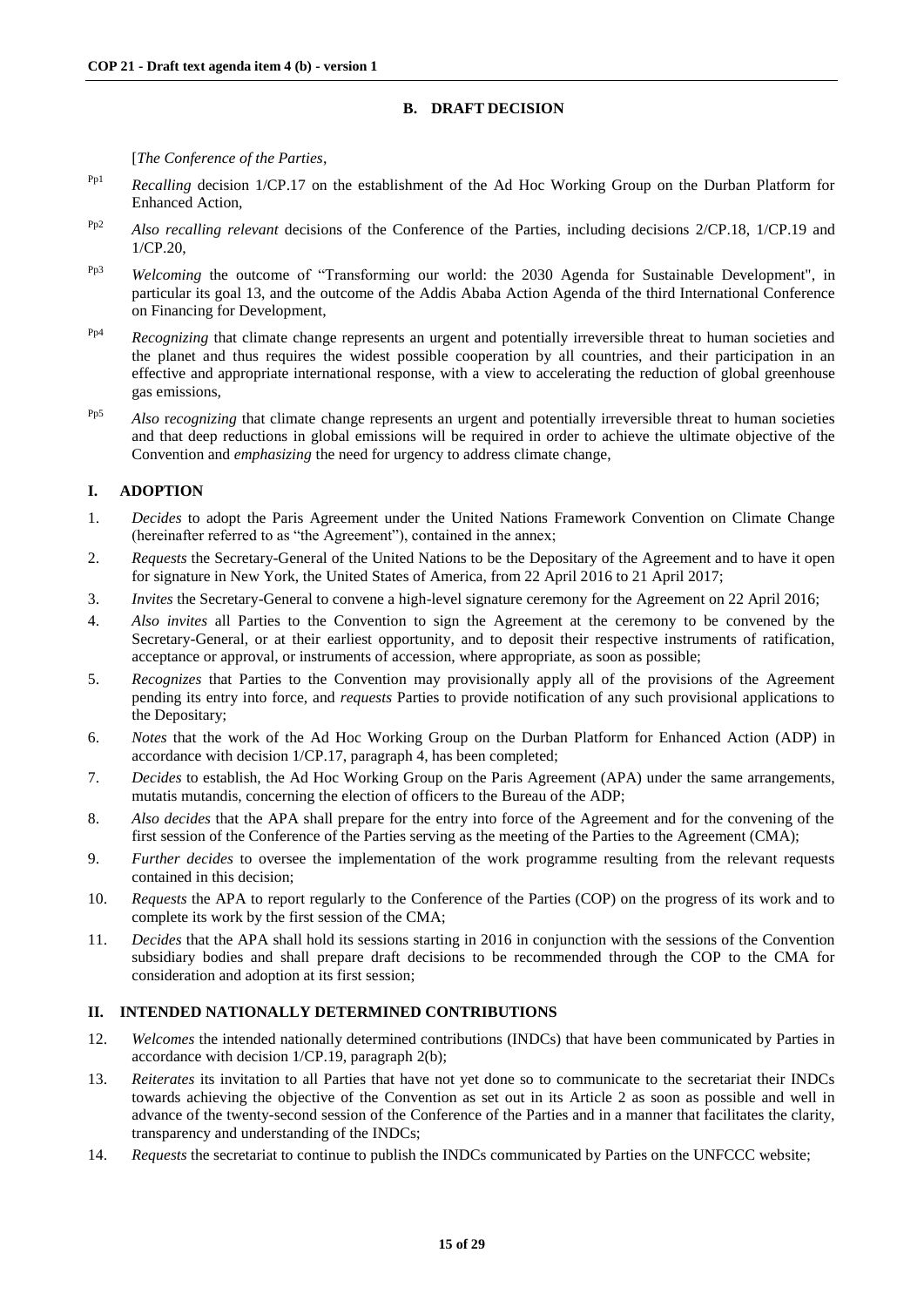- 15. *Reiterates* its call to developed country Parties, the operating entities of the Financial Mechanism and any other organizations in a position to do so to provide support for the preparation and communication of the INDCs of Parties that may need such support;
- 16. *Takes note* of the synthesis report on the aggregate effect of INDCs communicated by Parties by 1 October 2015, contained in document FCCC/CP/2015/7;
- 17. *Notes* with concern that the estimated aggregate greenhouse gas emission levels resulting from the INDCs in 2025 and 2030 do not fall within least-cost 2 ˚C scenarios, and that much greater emission reduction efforts than those associated with the INDCs will be required in the period after 2025 and 2030 in order to hold the temperature rise to below 2  $^{\circ}$ C or 1.5  $^{\circ}$ C above pre-industrial levels;
- 18. *Also notes,* in this context, the adaptation needs expressed by many developing countries in their INDCs;
- 19. *Requests* the secretariat to update the synthesis report referred to in paragraph 16 above so as to cover all the information in the INDCs communicated by Parties pursuant to decision 1/CP.20 by 4 April 2016 and to make it available by 2 May 2016;
- 20. [[*Decides*][*Invites* the President of the COP] to convene a facilitative dialogue among Parties to take stock of the collective efforts of Parties in [2018][2019] in relation to progress towards the long-term goal referred to in Article 3, paragraph 1, of the Agreement and to inform the preparation of INDCs pursuant to Article 3, paragraph 8, of the Agreement;]
- 21. *Invites* the Intergovernmental Panel on Climate Change (IPCC) to provide a special report in 2018 on the impacts of global warming of 1.5 °C above pre-industrial levels and related global greenhouse gas emission pathways;

# **III. DECISIONS TO GIVE EFFECT TO THE AGREEMENT**

# *MITIGATION*

*{Collective long-term goal applies only to option 1(b) – related to the global carbon budget}*

- 22. [*Requests* [APA] *to* develop modalities to implement the distribution of a global carbon budget based on climate justice, considering historical responsibilities, ecological footprint, capabilities, state of development and population;]
- *{First communication}*
- 23. *Invites* Parties to communicate their first ### no later than joining the Paris Agreement;

#### *{Subsequent communication}*

- 24. *Also invites* those Parties whose intended nationally determined contribution pursuant to decision 1/CP.20 contains a timeframe up to 2025 to communicate by [2020] [2021] a new ### and to do so every five years thereafter pursuant to Article 3, paragraph 8, of the Agreement;
- 25. *Further invites* those Parties whose intended nationally determined contribution pursuant to decision 1/CP.20 contains a target up to 2030 to confirm or update by [2020] [2021] their ### and to do so every five years thereafter pursuant to Article 3, paragraph 8, of the Agreement;

#### *{Period to CTU}*

26. *Decides* that Parties shall submit to the secretariat their ### at least 9-12 months in advance of the relevant meeting of the CMA prior to [finalization] with a view to facilitating the clarity, transparency and understanding of the ###, including through a synthesis report prepared by the secretariat;

#### *{Features}*

27 *Requests* the [APA] to develop further guidance on features of the ### for consideration and adoption by the CMA at its first session;

#### *{Information}*

- 28*. Agrees* that the information to be provided by Parties communicating their ###, in order to facilitate clarity, transparency and understanding, may include, as appropriate, inter alia, quantifiable information on the reference point (including, as appropriate, a base year), time frames and/or periods for implementation, scope and coverage, planning processes, assumptions and methodological approaches including those for estimating and accounting for anthropogenic greenhouse gas emissions and, as appropriate, removals, and how the Party considers that its ### is fair and ambitious, in light of its national circumstances, and how it contributes towards achieving the objective of the Convention as set out in its Article 2;
- 29. *Requests* the [APA] to develop further guidance for the information to be provided by Parties in order to facilitate clarity, transparency and understanding of ### for consideration and adoption by the CMA at its first session;

*{Housing}*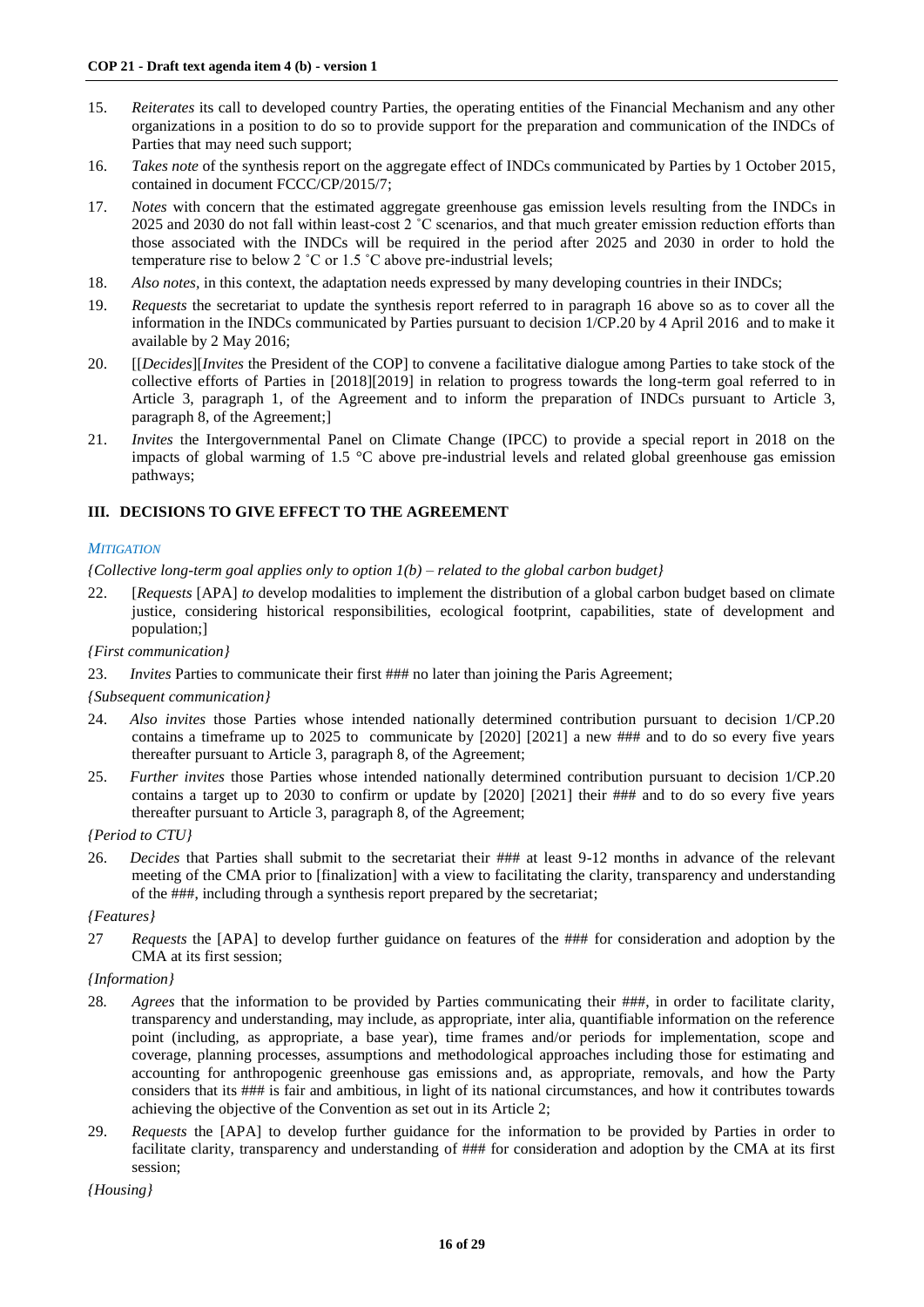- 30. *Also requests* the SBI to develop modalities and procedures for the operation and use of the registry referred to in Article 3, paragraph 11, of the Agreement, for consideration and adoption by the CMA at its first session;
- 31. *Further requests* the secretariat to make available an interim registry in the first half of 2016 for the recording of ### submitted in accordance with Article 3 of the Agreement, pending the adoption by the CMA of the modalities and procedures referred to in paragraph 30 above;

## *{Accounting}*

- 32. *Requests* the APA to elaborate, building on approaches established under the Convention and its related legal instruments as appropriate, guidance for [tracking progress towards][accounting for] their ###, as referred to in Article 3, paragraph 12 of the Agreement, for consideration and adoption by the CMA at its first session, that ensures that:
	- (a) Parties account for anthropogenic emissions and removals in accordance with methodologies and common metrics accepted by the IPCC and adopted by the CMA;
	- (b) Parties ensure methodological consistency, including on baselines, between the communication and implementation of ###;
	- (c) Parties strive to include all categories of anthropogenic emissions or removals in their ### and, once a source, sink or activity is included, continue to include it;
	- (d) Parties shall provide an explanation of why any categories of anthropogenic emissions or removals are excluded;
	- (e) The use of internationally transferred mitigation outcomes towards ### is on the basis of an equivalent adjustment by both the transferring and acquiring Parties;
	- (f) Such principles and guidance shall apply to the second and subsequent ###. Parties may elect to apply such guidance to their first ###;

#### *{Response measures}*

33. [[*Decides* to establish a cooperative mechanism by the COP at its [X] session to address the specific needs and concerns of developing country Parties[, including those Parties whose special circumstances are recognized by the COP], arising from the impacts of the implementation of response measures, by building on the work of the forum to develop a specific work programme to be undertaken by the mechanism that shall be implemented, with a view to recommending specific tools, actions and programmes to address the impacts and the implementation gaps in order to avoid and minimize adverse effects on developing country Parties[, including those Parties whose special circumstances are recognized by the COP].[Unilateral measures shall not constitute a means of arbitrary or unjustifiable discrimination or a disguised restriction on international trade].[Parties strengthen existing arrangements by establishing a cooperative mechanism (platform) under the Convention to manage the transition to low greenhouse gas emission pathways, which would identify and then measure the impacts and which would use existing tools as much as possible and further develop tools to address identified gaps and ensure their operationalization. The governing body shall develop and adopt modalities for a permanent forum under the SBSTAll:

### *{Cooperative approaches}*

34. [*Requests* the [APA] to develop and recommend the guidance referred to under Article 3, paragraph 20, of the Agreement for adoption by the CMA at its first session];

#### *{Long-term strategies}*

35. *Invites* Parties to communicate to the secretariat by 2020 long-term low-emission development strategies and requests the secretariat to publish on the UNFCCC website Parties' communicated low-emission development strategies as communicated;

# *{Mechanism to support sustainable development}*

# *{Mechanism 1}*

- 36. [*Recommends* that the CMA adopt modalities and procedures for the mechanism established under Article 3ter of the Agreement at its first session, on the basis of:
	- (a) Voluntary participation under the responsibility of each Party involved;
	- (b) Real, measurable, and long term benefits related to the mitigation of climate change;
	- (c) Reductions in emissions that are additional to any that would otherwise occur;
	- (d) Verification of mitigation outcomes resulting from mitigation activities by designated operational entities;
	- (e) Experience gained with existing mechanisms and approaches adopted under the Convention and its related legal instruments];
- 37. [*Requests* the APA to develop and recommend modalities and procedures for the mechanism established under [Article 3 ter of the Agreement] for consideration and adoption by the CMA at its first session];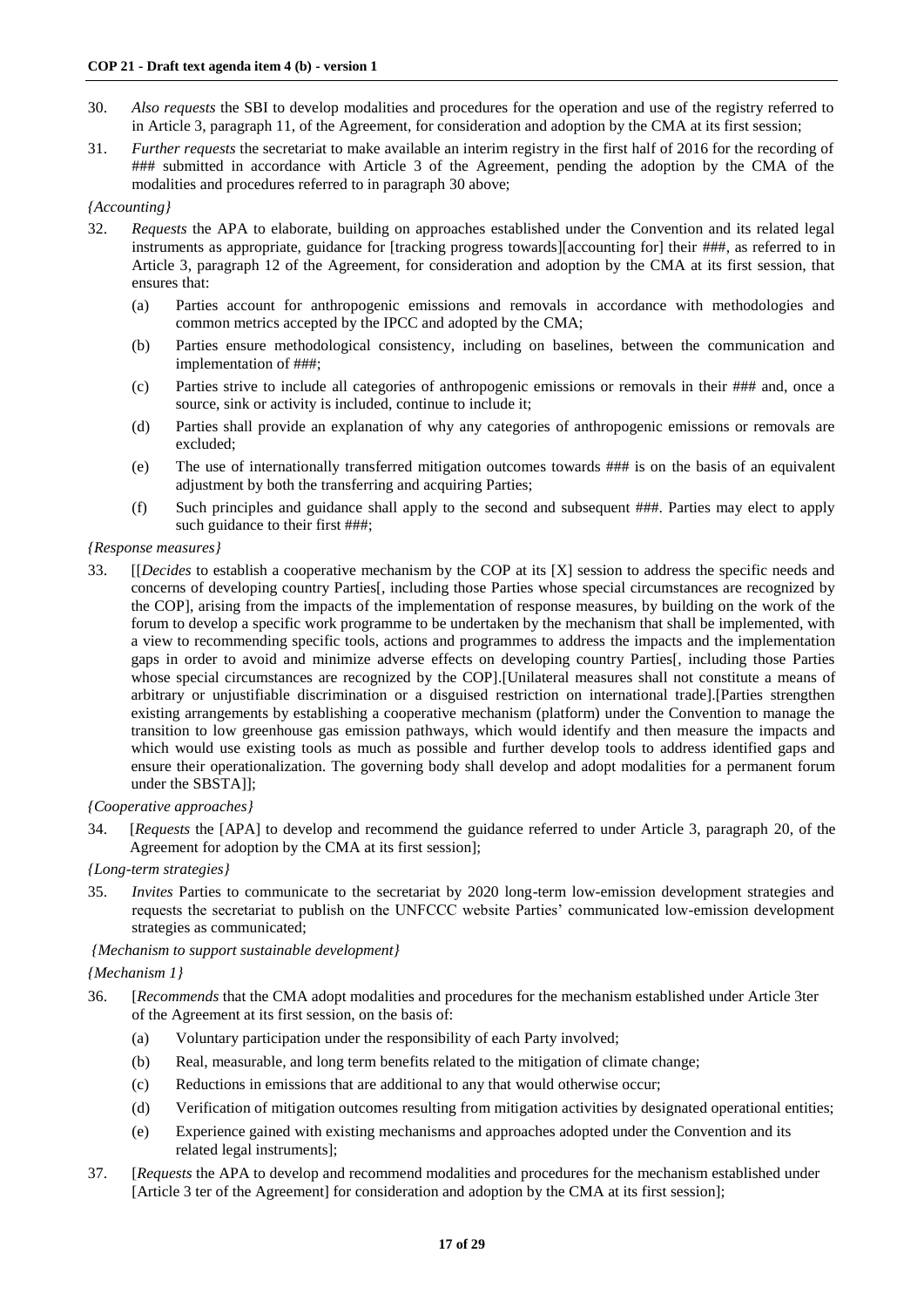# *{Mechanism 2}*

38. [*Also requests* the APA to develop and recommend modalities and procedures for the mechanism established under [Article 3ter of the Agreement] for consideration and adoption by the CMA at its first session;]

# *ADAPTATION*

- 39. *Further requests* the AC and the LEG to jointly develop modalities to recognize the adaptation efforts of developing countries, as referred to in Article 4, paragraph 3, of the Agreement, and make recommendations for adoption by the CMA at its first session;
- 40. *Decides* that the activities referred to in Article 4, paragraph 9, of the Agreement should:
	- (a) Not be prescriptive or result in the duplication of efforts;
	- (b) Facilitate country-owned and country-driven action;
	- (c) Involve and facilitate the participation of relevant stakeholders;
	- (d) Be participatory and inclusive, building on existing community-driven and traditional adaptation efforts, as appropriate;
	- (e) Promote climate resilience and sustainable development;
	- (f) Facilitate access to, while not being a prerequisite for, financial, technological and capacity-building support for adaptation action;
- 41. *Requests* the SBI to prepare guidance, as appropriate, in relation to the adaptation communications referred to in Article 4, paragraph 10 of the Agreement, for consideration and adoption of the CMA at its first session;
- 42. *Also requests* the secretariat to record the adaptation communications referred to in Article 4, paragraph 10 of the Agreement in a registry made publicly available by the secretariat;
- 43. *Decides* that institutional arrangements for adaptation under the Convention shall serve this Agreement;
- 44. *Requests* the Adaptation Committee, taking into account its mandate and its second three-year workplan:
	- (a) To review the work of adaptation-related institutional arrangements under the Convention in 2017, with a view to preparing recommendations for consideration by the CMA at its first session on ways to enhance the coherence of their work, as appropriate, in order to respond adequately to the needs of Parties;
	- (b) To consider methodologies for assessing adaptation needs with a view to assisting developing countries, without placing an undue burden on them, and to make recommendations for consideration and adoption by the CMA at its first session;
	- (c) To operationalize the technical and knowledge platform referred to in paragraph 45 below;
- 45. *Establishes* a technical and knowledge platform under the Nairobi work programme on impacts, vulnerability and adaptation to climate change in order to support the technical and knowledge needs arising from implementing, inter alia, the activities referred to in Article 4, paragraphs 7, 9 and 10 of the Agreement;
- 46. *Invites* all relevant United Nations agencies and international, regional and national financial institutions to provide information to Parties through the secretariat on how their development assistance and climate finance programmes incorporate climate-proofing and climate resilience measures;
- 47. *Requests* Parties to strengthen regional cooperation on adaptation where appropriate and, where necessary, establish regional centres and networks, in particular in developing countries, taking into account decision 1/CP.16, paragraph 13;
- 48. *Requests* the AC and the LEG to develop methodologies, and make recommendations for consideration and adoption by the CMA at its first session, for:
	- (a) Taking the steps necessary to ensure that the level of support meets the needs for adaptation in developing countries, in the context of the limit to global average temperature increase referred to in Article 2 of the Agreement;
	- (b) Assessing the adequacy and effectiveness of support referred to in Article 4, paragraph 13 (b), of the Agreement;
- 49. *Requests* the GCF to expedite support for LDCs and other developing country Parties for the formulation of national adaptation plans, consistent with decisions 1/CP.16 and 5/CP.17, and the subsequent implementation of policies, projects and programmes identified by them;

*LOSS AND DAMAGE <sup>10</sup>*

-

 $10$  The text in this version is replicated from that included in FCCC/ADP/2015/L.6/Rev.1, as deliberations are still underway to produce a revised version.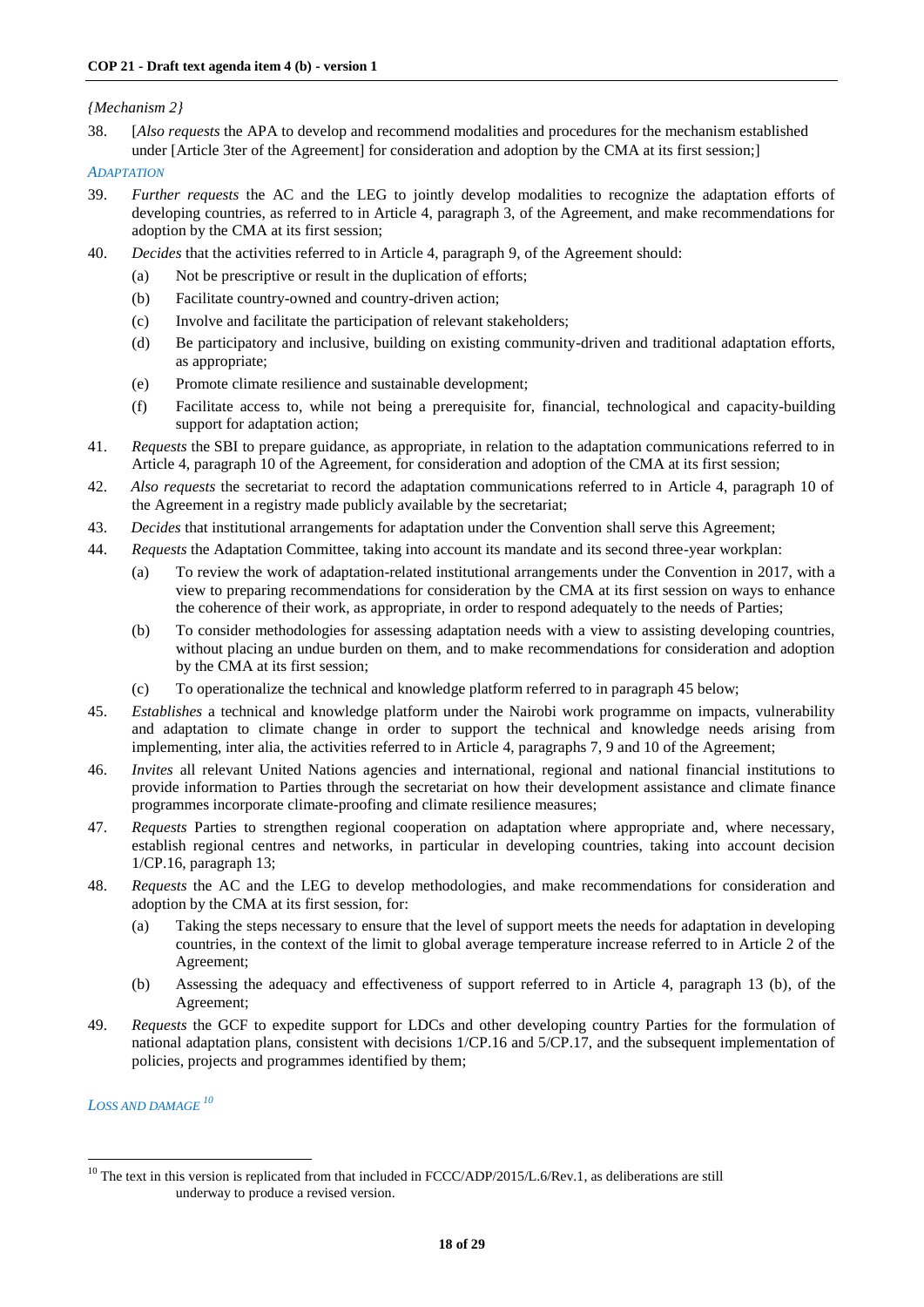- 50. *Invites* all Parties to reduce the risk of, and address, loss and damage associated with the adverse effects of climate change;
- 51. *Encourages* Parties to strengthen and, where appropriate, develop early warning systems and risk management plans for both extreme events and slow onset events;
- 52. *Agrees* to further develop and elaborate the work of the Warsaw International Mechanism, pursuant to relevant decisions of the COP, including the development of modalities and procedures for the mechanism's operation and support. This can involve, as appropriate, existing bodies and expert groups under the Convention, as well as relevant organizations and expert bodies outside the Convention, and be informed by relevant precedents in international law;
- 53. *Requests* the Executive Committee of the Warsaw International Mechanism to develop interim modalities and procedures, for review and adoption by the CMA at its [X] session, for the operation of the climate change displacement coordination facility referred to in Article 5, paragraph 3, of the Agreement, which shall:
	- (a) Assist in developing arrangements for emergency relief;
	- (b) Assist in providing organized migration and planned relocation;
- 54. *Also requests* the Executive Committee of the Warsaw International Mechanism to develop guidelines for a comprehensive approach to climate risk management;
- 55. *Decides* to:
	- (a) Establish a clearing house for risk transfer in order to:
		- (i) Provide a repository for information on insurance and risk transfer;
		- (ii) Assist Parties in developing and implementing risk management strategies and finding the best insurance schemes;
		- [(iii) Facilitate financial support for rehabilitation;]
	- [(b) Establish a financial technical panel to explore approaches for:
		- (i) Establishing regional and subregional pools to support regional and subregional risk transfer schemes;
		- (ii) Providing support for microfinance initiatives;
		- (iii) Exploring finance for slow onset events;]
- 56. *Requests* the Executive Committee of the Warsaw International Mechanism to initiate, at its next meeting, its work related to the operationalization of the provisions contained in paragraph 55 above, and to report on progress thereon to the CMA at its [X] session;

#### *FINANCE*

- 57. [*Decides* that, in the implementation of the Agreement, financial resources provided by developed country Parties and other Parties included in Annex II to the Convention to developing countries should enhance the implementation of their policies, strategies, regulations and action plans and their climate change actions with respect to both mitigation and adaptation to contribute to the achievement of the [objective][purpose] of the Agreement, meeting costs of adaptation, addressing loss and damage and including access to and transfer of environmentally-sound technologies and capacity-building, based on the principles and in accordance with the provisions of the Convention;]
- 58. *Also decides* that a significant share of new multilateral funding for climate change actions should flow through the Financial Mechanism and the funds serving the Agreement;
- 59. [*Further decides* that, starting in its first session, the CMA shall set a short-term collective quantified goal for the mobilization of financial resources starting in 2020, which shall be scaled up from a floor of USD 100 billion per year, to address the needs and priorities of developing country Parties to enhance action;]
- 60. [*Decides* that the short-term collective quantified goal for developed country Parties shall be reviewed and assessed every [four][five] based on needs and priorities identified by developing country Parties, in accordance with the modalities and procedures to be developed by the CMA, in the context of achieving the purpose as defined in Article 2 of this Agreement;]
- 61. *Also decides* to establish a process for the consideration of new sources of finance beyond existing bilateral and multilateral sources, in accordance with the terms of reference to be developed by the COP, taking note of the need to abide by the principles of fiscal sovereignty and avoid incidence on developing country Parties;
- 62. [*Further decides* to support developing country Parties, including through the provision of financial resources, to determine and report on their financing needs and country programming priorities for the post-2020 period;]
- 63. [*Decides* to establish a process to review the reports of developing countries in light of efforts to scale up financial support to developing countries in accordance with Article 11, paragraph 3(d), of the Agreement;]
- 64*.* [*Also decides* that adequate, predictable and sustainable financial resources for the implementation of REDDplus activities, including for results-based payments, shall be provided by Parties pursuing the coordination of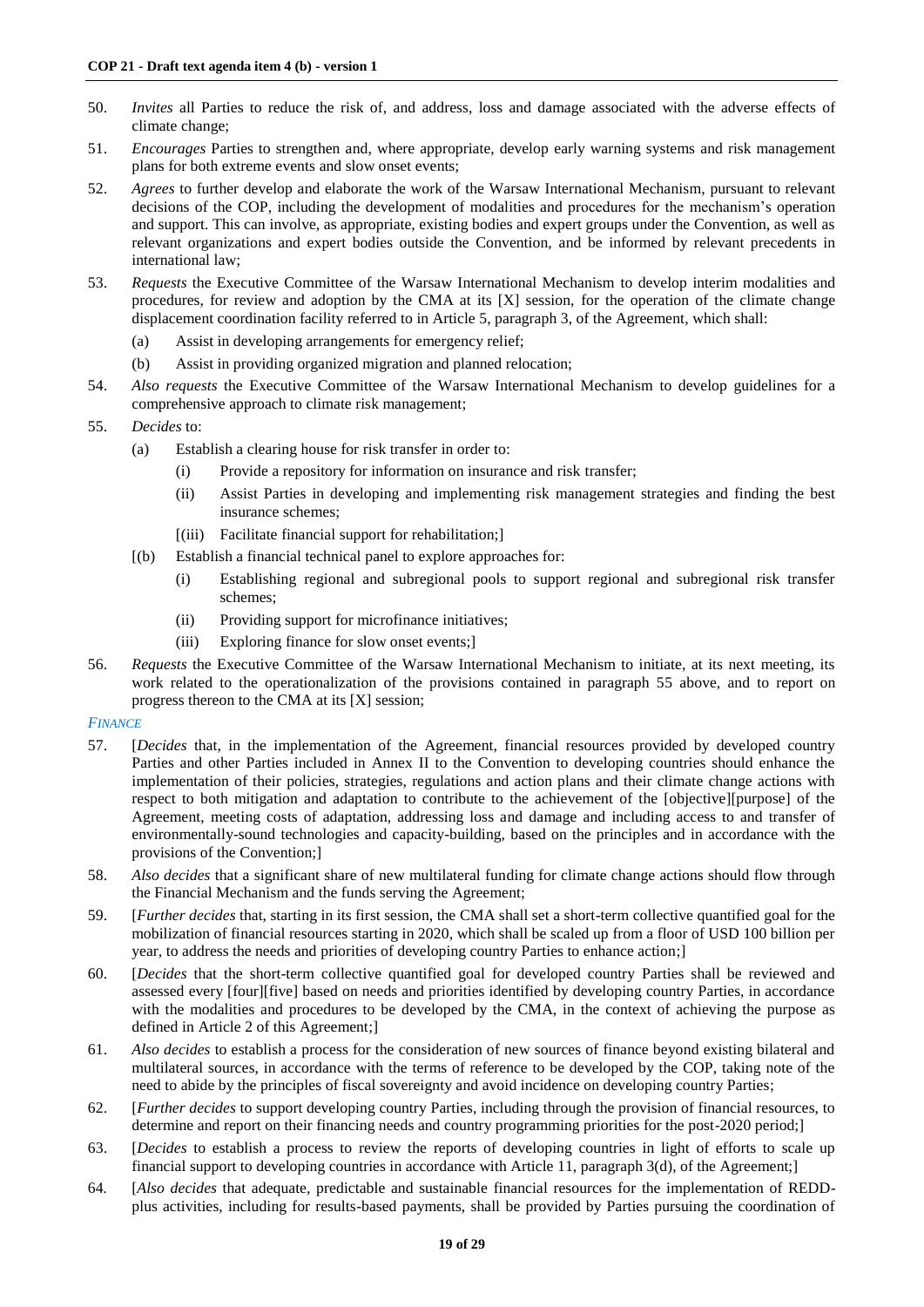support to, inter alia, public and private sources, including the Green Climate Fund in accordance with relevant decisions by the COP;]

65. [*Further decides* that Parties should mobilize enhanced results-based payments for verifiable achieved emission reductions and removals related to existing approaches under the Convention;]

## 66. **Option 1:**

*Decides* that the COP at its twenty-second session shall decide on modalities for communicating the information referred to in Article 6, paragraph 10 and decision 3/CP.19 and in this regard shall consider inter alia, the following:

- (a) Information to increase clarity on the expected levels of climate finance mobilized from different sources;
- (b) Information on their policies, programmes and priorities;
- (c) Information on actions and plans to mobilize additional finance
- (d) Information on actions to enhance enabling environments in order to mobilize and attract climate finance from a variety of sources;
- (e) Information on investment plans to implement nationally determined contributions, including financing needs to implement an enhanced level of ambition;
- (f) Information on efforts to integrate climate consideration including resilience into their international and domestic development strategies;
- (g) Information on mobilization of domestic resources;
- (h) Information on efforts to reduce international support for high emission investments
- (i) Information on adequacy of the support provided;
- 67*.* [*Also decides* to ensure that the provision of financial resources, development and transfer of technology and capacity-building for enhanced climate actions, including for loss and damage, shall be measured, reported and verified through modalities established under the Convention by the relevant subsidiary bodies of the Convention. Such modalities shall ensure that there shall be no double counting of financial resources provided and ensuring the environmental integrity of this agreement;]
- 68*.* [*Further decides* that measurement, reporting and verification of financial resources, including for meeting costs of adaptation, transfer of technology and capacity-building shall be provided in accordance with Article 4, paragraphs 3, 4 and 5, 8, and 9, in implementation of Article 4, paragraph 7 of the Convention, as well as financing provided through the Warsaw Mechanism for Loss and Damage;]
- 69*.* [*Decides* that, when accounting for financial resources provided and mobilized through public interventions, developed country Parties and other developed Parties included in Annex II to the Convention shall ensure that:
	- (a) Such financial resources accounted for specifically target climate adaptation, mitigation and cross-cutting activities as their main objective in line with the criteria from the IPCC;
	- (b) Any uncertainty is to be overcome following the principle of conservativeness, where it is preferable that financial resources are under reported rather than over reported;
	- (c) Where multiple actors are involved, the resulting financial resources are only counted once;
	- (d) Mobilized private financial resources are only reported where there is a clear causal link with a public intervention and the activity would not have moved forward, or moved forward at scale, in the absence of the public intervention;
	- (e) Mobilized multilateral financial resources are adjusted so that only the share attributed to developed country Parties and other developed Parties included in Annex II to the Convention is accounted for;] *{Placement proposal: to be moved to Article 9}*
- 70. [*Also decides* that the GCF and the GEF shall serve the Agreement as the Operating Entities of the Financial Mechanism. The LDCF and the SCCF, administered by the GEF, and the AF shall also serve the Agreement, and the CMA has the authority to modify this list;]
- 71. [*Further decides* that the guidance to the entities entrusted with the operations of the Financial Mechanism of the Convention in relevant decisions of the COP, including those agreed before adoption of this Agreement, shall apply mutatis mutandis;]
- 72. *Decides* that the Standing Committee on Finance shall serve the Agreement in line with its functions and responsibilities established under the COP;
- 73. [*Urges* Parties to reduce international support for high-emission investments;]
- 74. [Parties recognise that the appropriate pricing of greenhouse gas emissions in its many forms, is an important instrument for the reorientation of investment and finance flows consistent with a pathway towards low emission and climate resilient economies and societies;] *{Need to rephrase to ensure that this is captured in work programme in the mitigation section}*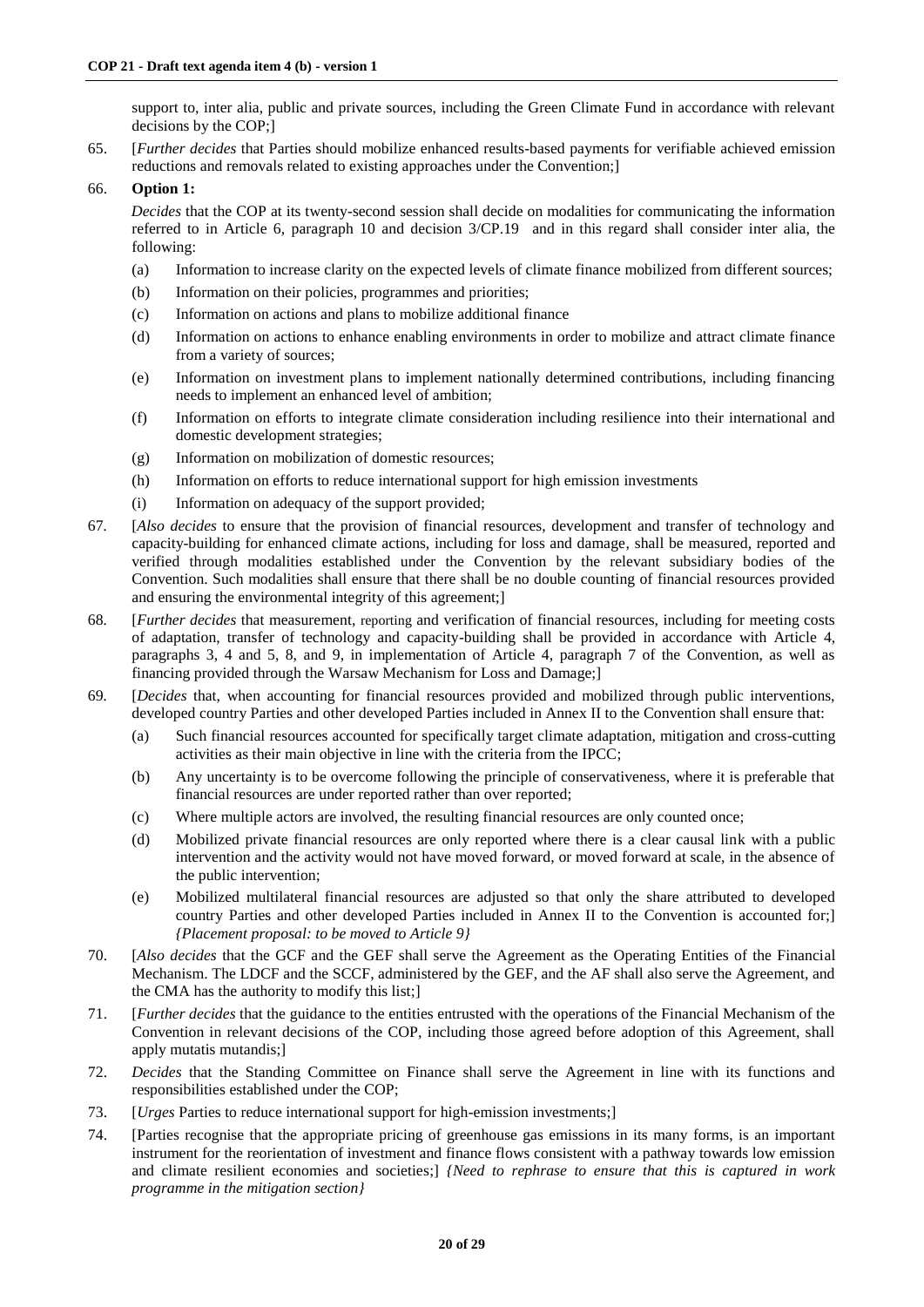- *75. Urges* the institutions serving this agreement to enhance the delivery of resources to support country-driven strategies through streamlined and efficient application and approval procedures, and through continued readiness support, as appropriate, for accessing finance, including through direct access;
- 76*.* **Option 1:** *Resolves* to enhance the provision of urgent and adequate finance, technology and capacity-building by developed country Parties in order to enhance the level of ambition of pre-2020 action by Parties, and in this regard *strongly urges* developed country Parties to scale up their level of financial support, with a concrete roadmap to achieve the goal of jointly providing USD 100 billion annually by 2020 for mitigation and adaptation, and significantly increasing adaptation finance from current levels and to further provide appropriate transfer of technology and capacity-building;

**Option 2:** *Reiterates* its resolve as set out in decision 1/CP.19, paragraphs 2, 3 and 4(e), and in decision 1/CP.20, paragraph 18, to accelerate the full implementation of the decisions constituting the agreed outcome pursuant to decision 1/CP.13, in particular in relation to the provision of means of implementation including technology, finance and capacity-building to developing country Parties, recognizing that such implementation will enhance ambition in the pre-2020 period;

## *TECHNOLOGY DEVELOPMENT AND TRANSFER*

- 77. [*Decides* to strengthen the technology needs assessment (TNA) process, taking into account existing efforts, including under the Poznan strategic programme on technology transfer, by enhancing:
	- (a) The implementation of the results of the TNA process through, inter alia, technology action plans and project proposals;
	- (b) [The alignment of TNAs more closely with bankable finance projects and] improving TNAs to result in implementable projects;
	- (c) The synergy between the TNA process and other arrangements related to the implementation of mitigation and adaption actions, as appropriate;
	- (d) The operationalization of decision 18/CP.20 in the TNA process towards achieving gender-responsive climate policy in all relevant activities under the Convention;]\*

\* *This paragraph will be finalized in the light of any relevant decision of COP 21 on strengthening the TNA process.*

- 78. [*Requests* the Technology Executive Committee (TEC) to elaborate the means of strengthening the TNA process referred to in paragraph 77 above, taking into account ongoing work relating to this matter, for consideration and adoption by the COP at its twenty-third session;]
- 79. *Decides* to strengthen the Technology Mechanism and requests the TEC and the Climate Technology Centre and Network (CTCN) to support the implementation of the Agreement[, including by strengthening their work relating to, inter alia, technology research, development and demonstration];
- 80. **Option 1:** [*Encourages*] [Parties][Developed country Parties][ Parties included in Annex X to the Agreement] [to][shall][should] take steps to [improve enabling environments] [and address barriers] for technology development and transfer by:
	- (a) Establishing and strengthening policy frameworks, institutions and the capacity to build country ownership and innovation, integrating a gender perspective and involving and strengthening the potential of citizens and communities;
	- (b) [Leveraging and attracting private-sector investments and promoting access to [public-sector technology][technology in the public domain];]
	- (c) Strengthening the development and enhancement of endogenous capacities and technologies;

**Option 2:** [Developed country Parties][Parties included in Annex X to the Agreement] [shall][should][other] undertake steps to address barriers to accessing technology [and know-how] and to:

- (a) Establish and strengthen their necessary policy frameworks in order to facilitate the removal of barriers and enable and accelerate technology development and transfer to [developing country Parties][Parties not included in Annex X to the Agreement];
- (b) [Leverage enhanced support from the private sector for technology development and transfer to [developing country Parties][Parties not included in Annex X to the Agreement]] [Promote access to public-sector technology and promote technology development and transfer to developing country Parties];
- (c) Provide financial and human resources and institutional and technical support for technology development and transfer to[, and for the development and enhancement of endogenous capacities and technologies of] [developing country Parties][Parties not included in Annex X to the Agreement];
- 81. **Option 1:** *Requests* the [APA] to develop recommendations regarding the technology framework referred to in Article 7, paragraph 3, of the Agreement, for consideration and adoption by the [CMA] at its first session, taking into account the need to avoid duplication and the opportunity to create synergies; the [APA] should consider,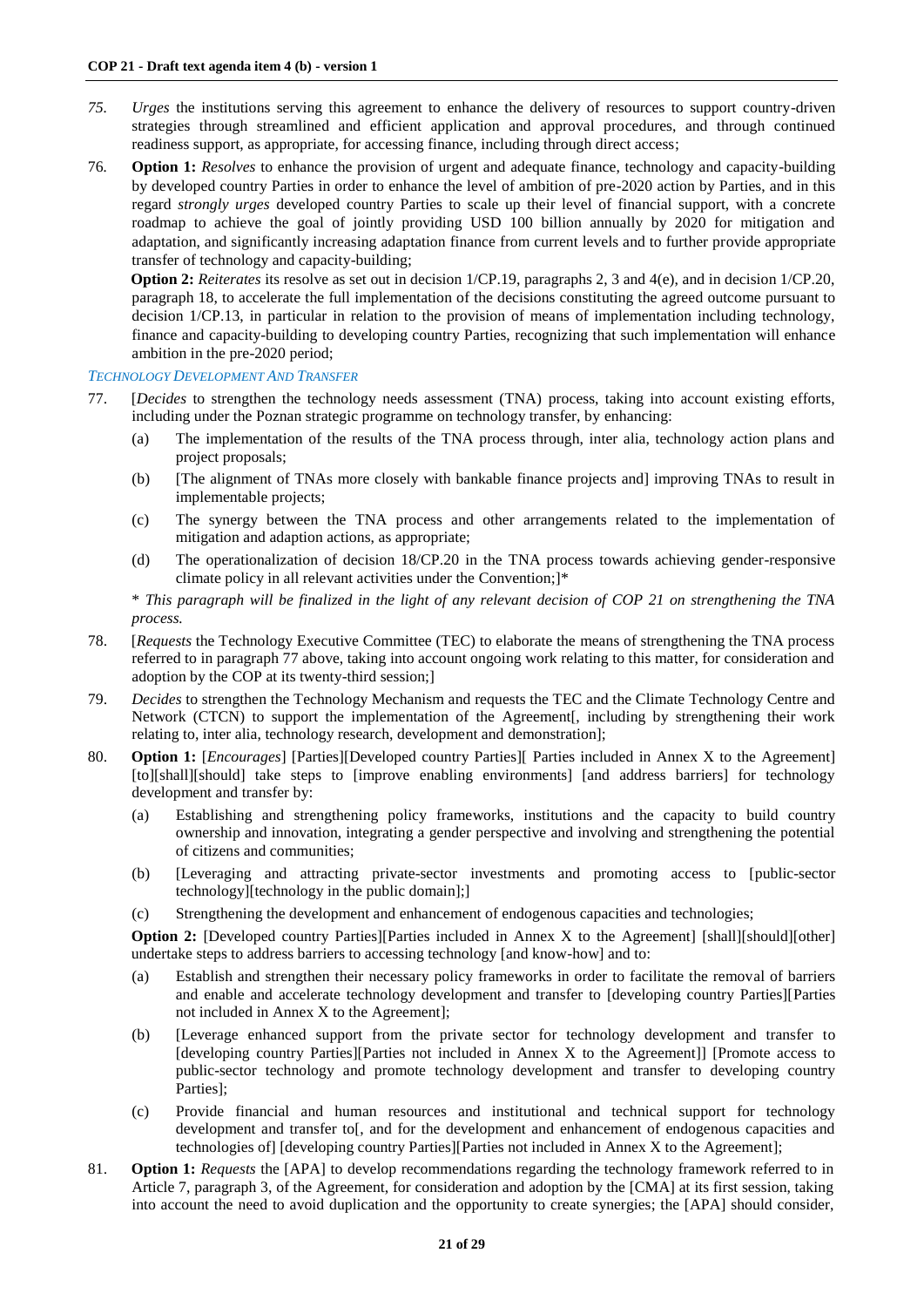inter alia, the relationship between that framework and the framework for meaningful and effective actions [to enhance the implementation of Article 4, paragraph 5, of the Convention,] as well as the functions of the former and its linkage to the Technology Mechanism;

**Option 2:** [*Decides* that the SBI review the Technology Framework [Technology Mechanism under the framework] with a view to strengthening it, taking into consideration that the framework shall, inter alia] [Requests the [APA][SBI][SBSTA][others] to elaborate on the technology framework established under Article 7, paragraph 3, of the Agreement, taking into consideration that it shall, inter alia]:

- (a) Facilitate the undertaking and updating of TNAs in developing country Parties;
- (b) Facilitate various options for enabling developing countries' access to technologies;
- (c) Facilitate the [undertaking of technology assessments][conducting of regular assessments [on][of] technologies that are ready for transfer];
- (d) Make the list of ready-to-transfer technologies;
- (e) Set the target for supporting the development and transfer of each technology to developing countries[and urging Parties to communicate to the secretariat in their INDC on the provision of the technology in a manner that facilitates clarity and understanding of the provision of support] [and anchoring dedicated nodal research, development and demonstration facility on technology development and transfer];
- (f) [Mobilize resources to deliver the support] [[Facilitate] enhance financing and technical support for the implementation of the outcomes of the TNAs of developing countries];
- (g) Address barriers to and create appropriate enabling environments for technology development and transfer;

**Option 3:** *Requests* the SBs to elaborate upon the technology framework referred to in Article 7, paragraph 3, of the Agreement;

- 82. *Decides* that the TEC and the CTCN shall report to the CMA, through the subsidiary bodies, on their activities to support the implementation of the Agreement;
- 83. *Also decides* to undertake a periodic assessment of the effectiveness of and the adequacy of the support provided to the Technology Mechanism in supporting the implementation of the Agreement on matters relating to technology development and transfer;
- 84. *Requests* the SBI to elaborate the scope and modalities of the periodic assessment referred to in paragraph 83 above, taking into account the review procedures of the CTCN as stipulated in annex VII to decision 2/CP.17 and the modalities for the stocktaking referred to in Article 10, paragraph 1, of the Agreement, for consideration and adoption by the COP at its [xx] session;

#### *CAPACITY-BUILDING*

- 85. *Decides* to establish the Paris Committee on Capacity-Building (PCCB) with the aim of addressing gaps and needs, both current and emerging, in implementing capacity-building in developing country Parties [and other Parties in need of support, including countries with economies in transition, and further enhancing capacitybuilding efforts, including coherence and coordination in capacity-building activities under the Convention. The PCCB will manage and oversee the work plan mentioned in paragraph 86 below;
- 86. *Also decides* to launch a work plan from 2016 to 2020 with the following activities:
	- (a) Assessing how to increase synergies of cooperation and avoid duplication between existing bodies established under the Convention that implement capacity-building activities, including collaborating with institutions under and outside the Convention;
	- (b) Identifying capacity gaps and needs and recommending ways to fill these gaps;
	- (c) Promoting the development and dissemination of tools and methodologies for the implementation of capacity-building;
	- (d) Fostering global, regional, national and subnational cooperation;
	- (e) Identifying and collecting good practices, challenges, experiences, and lessons learned in work on capacity-building by bodies established under the Convention;
	- (f) Exploring how developing countries can take ownership of building and maintaining capacity over time and space;
	- (g) Identifying opportunities to strengthen capacity at the national, regional, and subnational level;
	- (h) Fostering dialogue, coordination, collaboration and coherence among relevant processes and initiatives under the Convention, including through exchanging information on capacity-building activities and strategies of bodies established under the Convention;
	- (i) Providing guidance to the secretariat on the maintenance and further development of the web-based Capacity-Building Portal;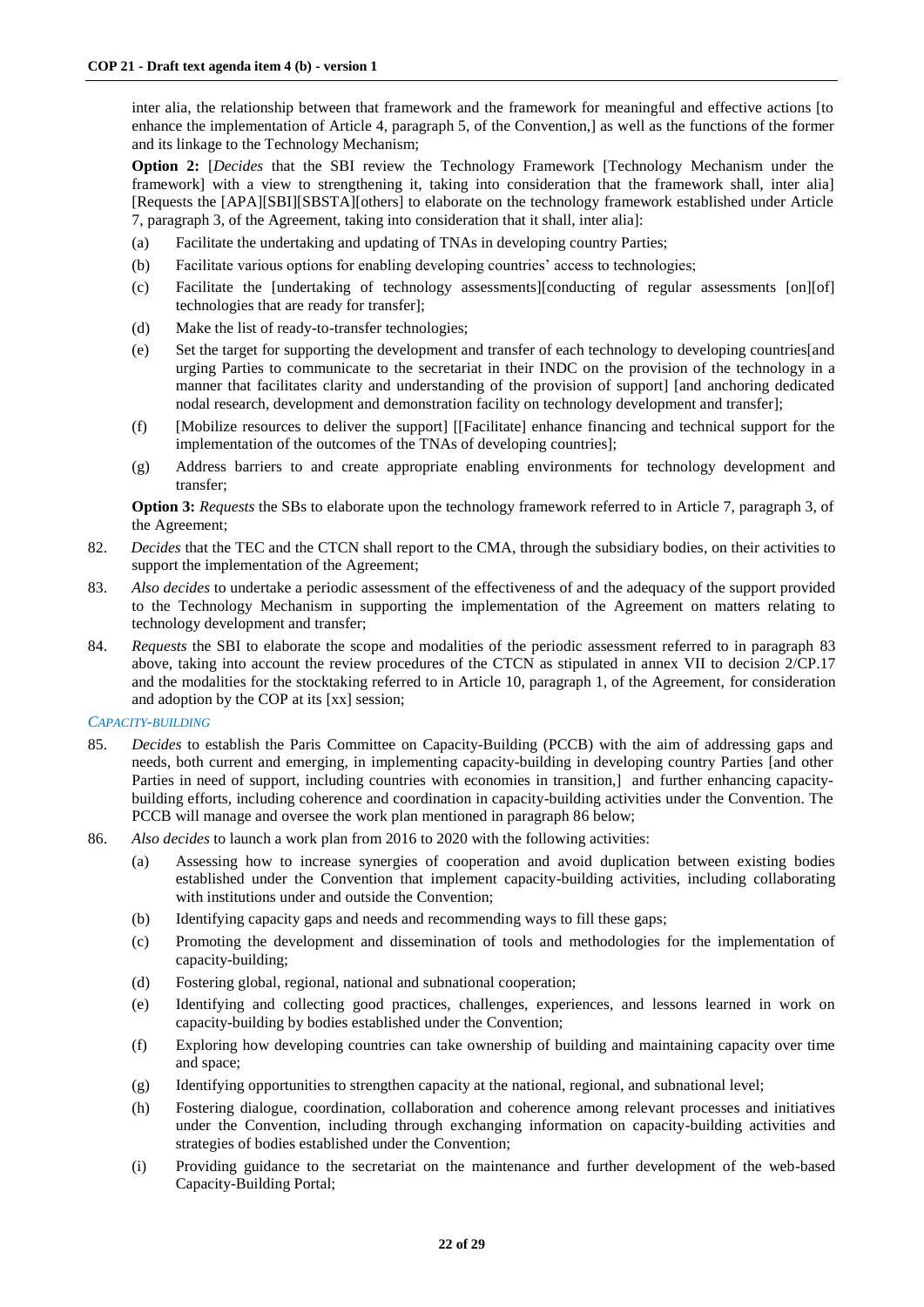- 87. *Further decides* that the PCCB will annually focus on an area or theme for enhanced technical exchange on capacity-building, with the purpose of maintaining up-to-date knowledge on the successes and challenges of building capacity effectively in a particular area;
- 88. *Requests* the Subsidiary Body for Implementation to organize annual in-session meetings of the PCCB;
- 89. *Also requests* the Subsidiary Body for Implementation to develop the terms of reference for the PCCB in the context of the third comprehensive review of the implementation of the capacity-building framework with a view to recommending a draft decision on this matter for consideration and adoption by the Conference of the Parties at its twenty-second session;
- 90. *Invites* Parties to submit their views on the membership of the PCCB by 9 March 2016 for inclusion in a miscellaneous document;
- 91. *Decides* that the inputs to the PCCB will include, inter alia, submissions, the outcome of the third comprehensive review of the implementation of the Capacity-Building Framework, the secretariat's annual synthesis report on the implementation of the framework for capacity-building in developing countries, the secretariat's compilation and synthesis report on capacity-building work of bodies established under the Convention and its Kyoto Protocol, reports of the Durban forum and the capacity-building portal;
- 92. *Requests* the PCCB to submit annual technical progress reports on its work to the SBI for its consideration at the sessions of the SBI that are held in conjunction with sessions of the COP;
- 93. *Also requests* the COP at its [XX] session to review the progress, the need for extension, the effectiveness and enhancement of the PCCB and take any action it considers appropriate, with a view to recommending a decision to the CMA at its first session on enhancing institutional arrangements for capacity-building consistent with Article 8, paragraph 5, of the Agreement;
- 94. *Calls upon* all Parties to ensure that education, training and public awareness, as reflected in Article 6 of the Convention and in Article 8bis of the Agreement are adequately considered in their contribution to capacity building;
- 95. *Requests* the CMA to explore ways of enhancing the implementation of training, public awareness, public participation and public access to information so as to enhance actions under this Agreement, at its first session;

*TRANSPARENCY OF ACTION AND SUPPORT*

- 96. *Decides* to establish the Capacity-building Initiative for Transparency in order to build institutional and technical capacity, both pre- and post-2020. This initiative will support developing country Parties, upon request, in meeting enhanced transparency requirements as defined in Article 9of the Agreement in a timely manner;
- 97. *Also decides* that this initiative will aim:
	- (a) To strengthen national institutions for transparency-related activities in line with national priorities;
	- (b) To provide relevant tools, training and assistance for meeting the provisions stipulated in Article 9 of the Agreement;
	- (c) To assist in the improvement of transparency over time;
- 98. *Requests* the operating entities of the Financial Mechanism to support the establishment and operation of the Initiative. In particular, urges and requests the Global Environment Facility to make arrangements to support the establishment and operation of this Initiative as a priority reporting-related need, including through voluntary contributions to support developing countries in GEF-6 and future replenishment cycles, to complement existing support under the GEF;
- 99. *Decides* that the progress of work in the design, development and implementation of the Capacity-building Initiative for Transparency referred to in paragraph 100 above, be reported to the future sessions of the Conference of Parties, starting in 2016;
- 100. *Requests* the [APA][SBSTA] to develop recommendations for modalities, procedures and guidelines in accordance with Article 9, paragraph 8, of the Agreement, and to define the year of their first and subsequent review and update, as appropriate, at regular intervals, for consideration and adoption at the first session of the CMA/by the twenty-fourth session of the COP, taking into account, inter alia:
	- (a) The importance of facilitating improved reporting and transparency over time;
	- (b) The need to promote transparency, accuracy, completeness, consistency, and comparability;
	- (b) The need to avoid undue burden and duplication;
	- (c) The need to ensure that there is no backsliding;
	- (d) The need to ensure that there is no double counting;
	- (e) The need to ensure environmental integrity;
- 101*. Also requests* the [APA][SBSTA], when developing modalities, procedures and guidelines in accordance with paragraph 100 above, to consider, inter alia: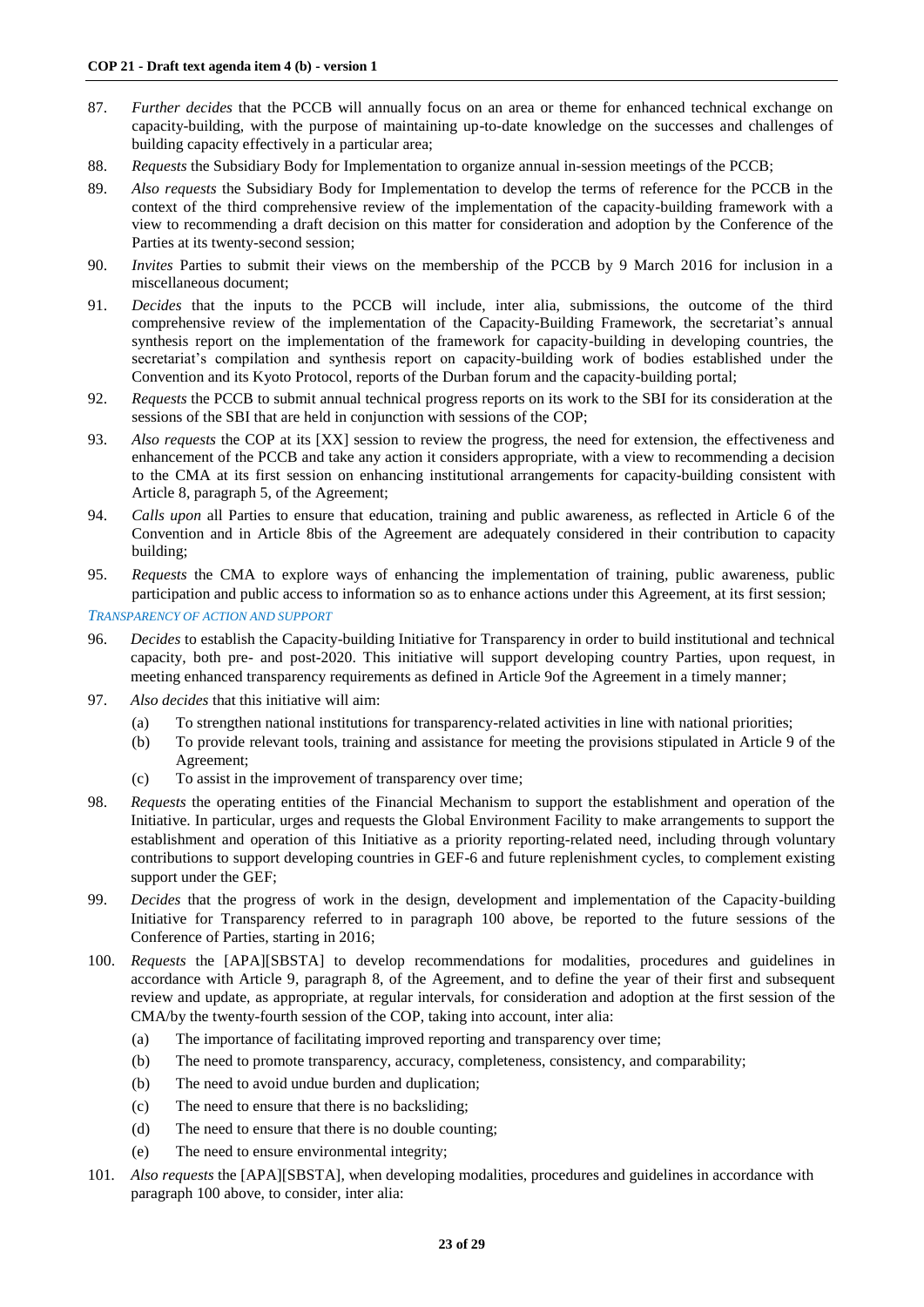- (a) The types of flexibility to developing countries set out in Article 9, paragraph 2, of the Agreement including scope, frequency of reporting, and level of detail;
- (b) The methodological consistency between the communication of nationally determined mitigation *{insert the relevant phrase from outcome of Article 3.2}* and their implementation;
- [(c) Explanations of key categories of emissions and removals excluded from nationally determined mitigation *{insert the relevant phrase from outcome of Article 3.2}* and efforts to include them over time;
- [(d) That Parties, once a source, sink or activity is accounted for in a nationally determined mitigation *{insert the relevant phrase from outcome of Article 3.2}*, continue to include it or provide an explanation of why it has been excluded;
- [(e) That Parties should work towards the use of common metrics and methodologies adopted by the Intergovernmental Panel on Climate Change for the estimation of greenhouse gas emissions and removals;
- [(f) That Parties report on progress made in the implementation of their national adaptation plans to the secretariat every two years and collectively exchange information and share lessons learned in the implementation of adaptation, including at the SBSTA, and by promoting, coordinating and strengthening adaptation knowledge platforms, centres and networks;
- (g) Support provided, enhancing delivery of support for both adaptation and mitigation through, inter alia, the common tabular formats for reporting support, and taking into account the SBSTA agenda item on methodologies for reporting on finance, domestic measurement and international verification, and enhancing the reporting by developing countries on support received, including the use, impact and estimated results thereof;
- (h) A system of accounting designed to avoid double or multiple counting of support across countries and donors;
- (i) Information to enable the tracking of progress against the aggregate goal for finance, set out in Article 6, paragraph 10, of the Agreement, the global stocktake set out in Article 10 of the Agreement, and the broader transformation of financial flows;
- (j) Drawing on the biennial assessments and other reports by the SCF and other relevant bodies under the Convention;
- (k) Enhanced reporting on the negative social and economic impact of response measures;
- *{This section requires adjustments to align with outcomes from other relevant Articles}*
- 102. *Decides* to continue and to further strengthen the mandate of multilateral assessment for the provision of financial resources, technology development and transfer, and capacity-building to developing countries Parties during the international assessment and review process for those Parties, in order to ensure that commitments and the provision of such support by developed country Parties and other developed Parties included in Annex II to the Convention are implemented, verified through a robust verification system and meet the needs expressed and identified by developing country Parties, recalling the mandate contained in decision 2/CP.17, paragraph 26, on revising the modalities and procedures for international assessment and review no later than 2016;
- 103. *Also decides* that developed country Parties and other developed Parties included in Annex II to the Convention shall report on the provision of financial resources, technology development and transfer, and capacity-building to developing countries, in line with the common methodologies adopted by the COP as mandated by decision 2/CP.17, paragraph 19;
- 104. *Requests* that the progress of work under the work programme referred to in paragraph 9 above be reported to future sessions of the Conference of the Parties and that this work be concluded no later than 2018;
- 105. *Decides* that Parties' first biennial communications shall be submitted in 2022;
- 106. *Also decides* that the review of reporting shall commence three months after the submission of the biennial communications;
- 107. *Further decides* that the measurement, reporting and verification system established by decisions 1/CP.16 and 2/CP.17 shall be superseded by the framework for transparency of action and support, immediately following the submission of the final biennial reports and biennial update reports;

#### *GLOBAL STOCKTAKE*

- 108. **Option 1:** *Decides* that a comprehensive assessment resulting from the global stocktake referred to in Article 10 of the Agreement shall take into account, inter alia:
	- (a) An updated aggregate synthesis report on the overalleffect of the nationally determined contributions communicated by Parties;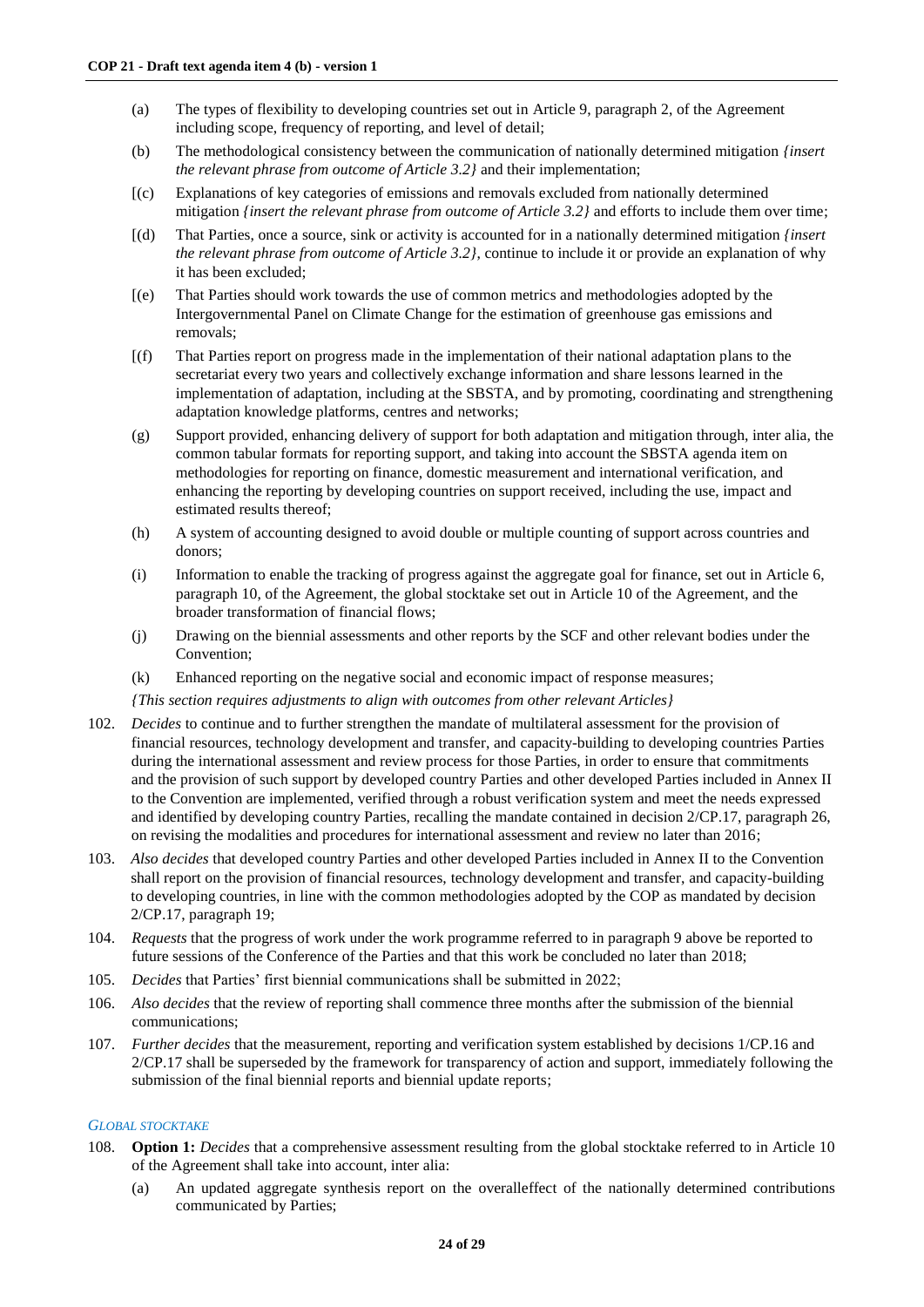- (b) [The overall effect of the nationally determined contributions communicated by Parties for subsequent commitment periods;]
- (c) The state of adaptation efforts, experiences and priorities, including information from national adaptation plans;
- (d) The mobilization and provision of means of implementation and support;
- (e) The latest reports of the IPCC;
- (f) [The overall effect of NDC as informed by the aggregated output of the collective monitoring, reporting and verification process under Article 9 of the Agreement, including from national communications and biennial assessment of the SCF];
- (g) Relevant inputs from [the 2013–2015 review and] the technical examination process as referred to in decision 1/CP.20, paragraph 19 of opportunities to enhance practical action;
- (h) Reports of the subsidiary bodies;
- (i) [Input from relevant international organizations, non-state actors and international cooperative initiatives];

**Option 2:** *Requests* the [body] to identify the sources of input for the global stocktake referred to in Article 10 of the Agreement and to report to the COP, with a view to the COP making a recommendation to the CMA for consideration and adoption at its first session;

- 109. *Requests* the SBSTA to provide advice on how the assessments of the Intergovernmental Panel on Climate Change can inform the stocktaking of the implementation of the Agreement pursuant to its Article 10 and to report to the [body] on this matter at its first session;
- 110. *Also requests* the [body] to develop modalities for the global stocktake referred to in Article 10 of the Agreement and to report to the CMA, for consideration and adoption at its first session;

#### *FACILITATING IMPLEMENTATION AND COMPLIANCE*

- 111. *Decides* that the committee referred to in Article 11, paragraph 2, of the Agreement shall consist of [X] members with recognized competence in relevant scientific, technical, socio-economic or legal fields, to be elected by the CMA on the basis of equitable geographical representation, with [X] members each from the five regional groups of the United Nations and one member each from the small island developing States and the least developed countries, while taking into account the goal of gender balance;
- 112. *Requests* the APA to develop the modalities and procedures for the effective operation of the committee referred to in Article 11, paragraph 2, of the Agreement, with a view to the APA completing its work on this matter for consideration and adoption by the CMA at its first session;

# **IV. [WORKSTREAM 2]**

# [ [*A. Preamble*]

*The Conference of the Parties*,

- Pp1 *Recalling* Articles 2, 3 and 4 of the Convention,
- Pp2 *Also recalling* decisions 1/CP.16, 1/CP.17, 2/CP.18, 1/CP.19 and 1/CP.20,
- Pp3 *Emphasizing* with serious concern the urgent need to address the significant gap between the aggregate effect of Parties' mitigation pledges global annual emissions of greenhouse gases by 2020 [and aggregate emission pathways] consistent with having a likely chance of keeping the increase in global average temperature below  $2^{\circ}$ C [or 1.5 °C] above pre-industrial levels,
- Pp4 *Stressing* the urgency of accelerating the implementation of the Convention and its Kyoto Protocol in order to enhance pre-2020 ambition,
- <sup>Pp5</sup> *Recognizing* the urgent need to enhance the provision of finance, technology and capacity-building support by developed country Parties, in a predictable manner, to enable enhanced pre-2020 action by developing country Parties,
- <sup>Pp6</sup> *Emphasizing* that enhanced pre-2020 ambition can lay a solid foundation for enhanced post-2020 ambition,
- Pp7 *Also emphasizing* the enduring benefits of ambitious and early action, including major reductions in the cost of future mitigation and adaptation efforts,
- <sup>Pp8</sup> *Agreeing* to uphold and promote regional and international cooperation in order to mobilize stronger and more ambitious climate action by all Parties and non-Party stakeholders, including civil society, the private sector, financial institutions, cities and other subnational authorities, local communities and indigenous peoples,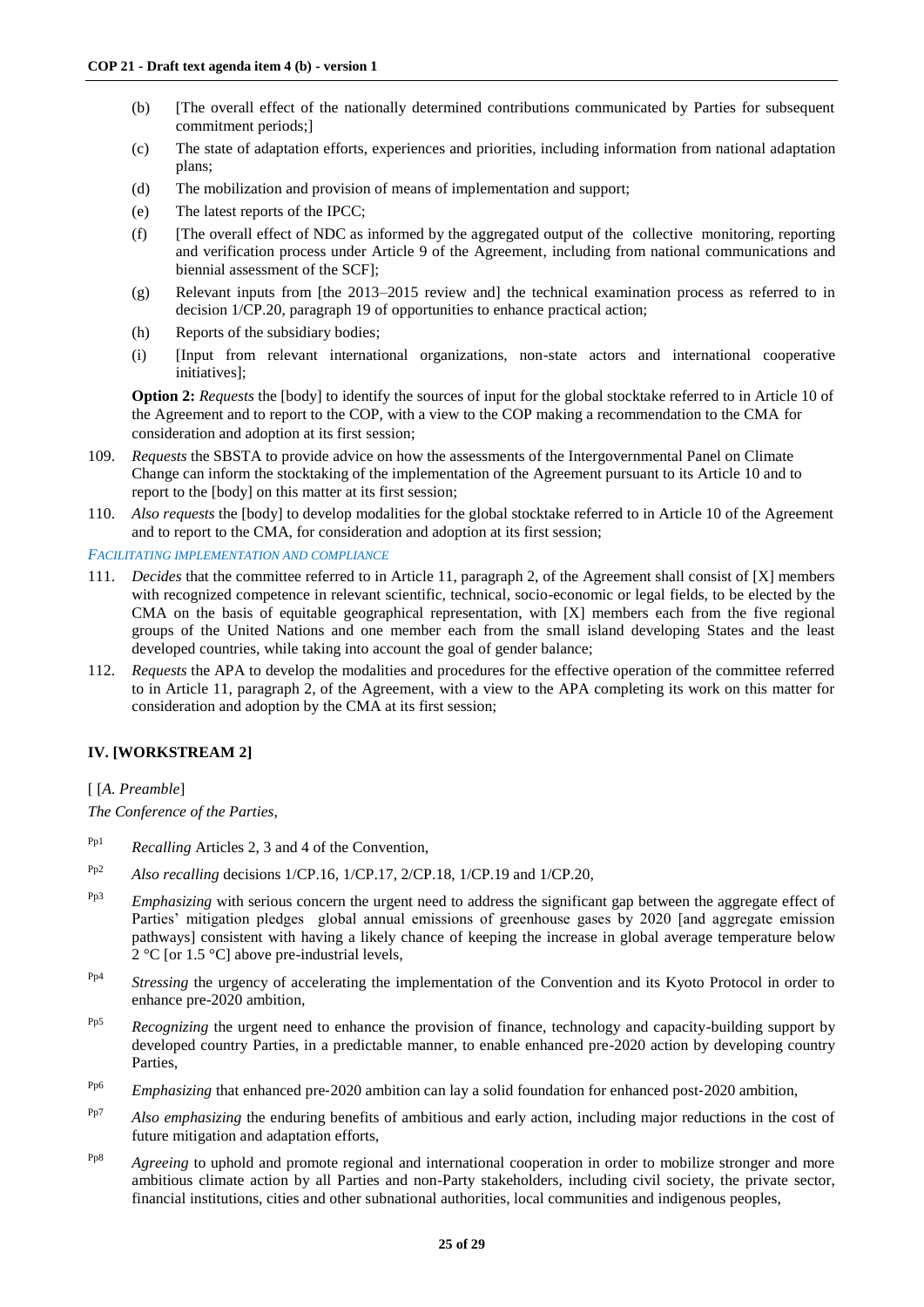<sup>Pp9</sup> *Acknowledging* the need to promote access to electricity in countries in Africa through the enhanced deployment of renewable energy,

## *[B. Mitigation]*

- 113. *Resolves* to ensure the highest possible mitigation efforts in the pre-2020 period, including by:
	- (a) Urging all Parties to the Kyoto Protocol that have not already done so to ratify and implement the Doha Amendment to the Kyoto Protocol;
	- (b) Urging all Parties that have not already done so to make and implement a mitigation pledge under the Cancun Agreements;
	- (c) Reiterating its resolve, as set out in decision 1/CP.19, paragraphs 3 and 4, to accelerate the full implementation of the decisions constituting the agreed outcome pursuant to decision 1/CP.13 and enhance ambition in the pre-2020 period in order to ensure the highest possible mitigation efforts by all Parties under the Convention;
	- (d) Inviting developing country Parties that have not submitted their first biennial update reports to do so as soon as possible;
	- (e) Urging all Parties to participate in the existing measurement, reporting and verification processes under the Cancun Agreements, in a timely manner, with a view to demonstrating progress made in the implementation of their mitigation pledges;
- 114. *Encourages* Parties to promote the voluntary cancellation by Party and non-Party stakeholders, without double counting, of units, including certified emission reductions issued under the Kyoto Protocol that are valid for the second commitment period;
- 115. [*Urges* host and purchasing Parties to report transparently on internationally transferred mitigation outcomes, including those outcomes used to meet international pledges, and emission units issued under the Kyoto Protocol with a view to promoting environmental integrity and avoiding double counting;
- 116. *Recognizes* the social, economic and environmental value of voluntary mitigation actions and their co-benefits for adaptation, health and sustainable development;
- 117. *Resolves* to strengthen, in the period 2016–2020, the existing technical examination process on mitigation as defined in decision 1/CP.19, paragraph 5(a) and decision 1/CP.20, paragraph 19, taking into account the latest scientific knowledge, including by:
	- (a) Encouraging Parties, Convention bodies, and international organizations to engage in this process, including, as appropriate in cooperation with relevant non-Party stakeholders to share their experiences and suggestions, including from regional events, and to cooperate in facilitating the implementation of policies, practices and actions identified during this process in accordance with national sustainable development priorities;
	- (b) Striving to improve, in consultation with Parties, access to, and participation in this process of developing country Party and non-Party experts;
	- (c) Requesting the Technology Executive Committee and the Climate Technology Centre and Network in accordance with their respective mandates:
		- (i) To engage in the technical expert meetings and enhance their efforts to facilitate and support Parties in scaling up the implementation of policies, practices and actions identified during this process;
		- (ii) To provide regular updates during the technical expert meetings on the progress made in facilitating the implementation of policies, practices and actions previously identified during this process;
		- (iii) To include information on their activities under this paragraph in their joint annual report to the Conference of the Parties;
	- (d) Encouraging Parties to make effective use of the Climate Technology Centre and Network to obtain assistance to develop economically, environmentally and socially viable project proposals in the high mitigation potential areas identified in this process;
- 118. *Encourages* the operating entities of the Financial Mechanism of the Convention to engage in the technical expert meetings and to inform participants on their contribution in facilitating progress in the implementation of policies, practices and actions identified during the technical examination process;
- 119. *Requests* the secretariat to organize the process referred to in paragraph 117 above and disseminate its results, including by:
	- (a) Organizing, in consultation with the Technology Executive Committee and relevant expert organizations, regular technical expert meetings focusing on specific policies, practices and actions representing best practice and with the potential to be scalable and replicable;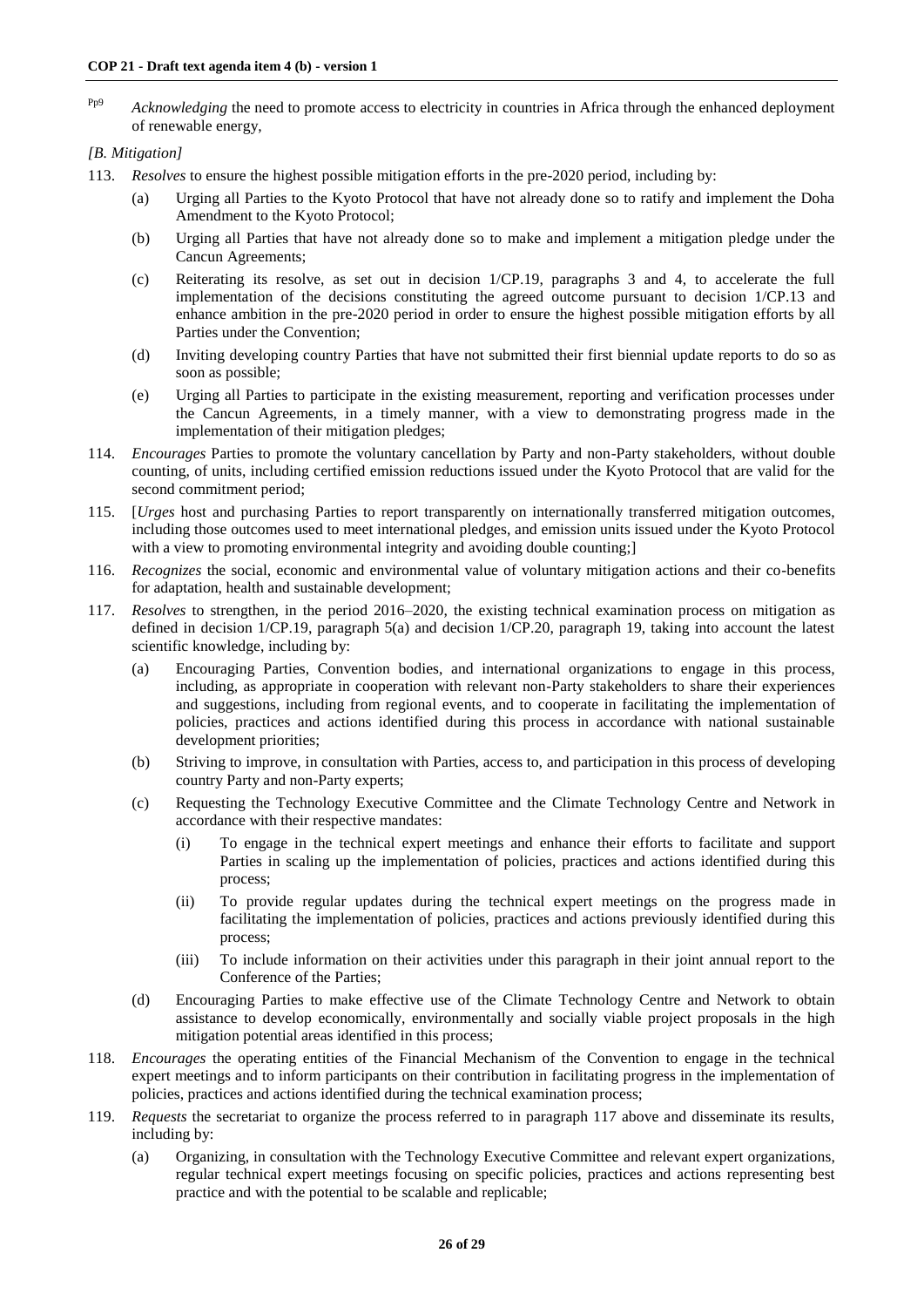- (b) Updating, on an annual basis, following the meetings referred to in paragraph 119(a) above and in time to serve as input to the summary for policymakers referred to in paragraph 119(c) below, a technical paper on the mitigation benefits and co-benefits of policies, practices and actions to enhance mitigation ambition, as well as on options to support the implementation of these, information on which should be made available in a user-friendly online format;
- (c) Preparing, in consultation with the champions referred to in paragraph 130 below, a summary for policymakers, with information on specific policies, practices and actions representing best practice and with the potential to be scalable and replicable, and on options to support the implementation of these, as well as on relevant collaborative initiatives, and publishing the summary at least two months in advance of each session of the Conference of the Parties as input for the high-level event referred to in paragraph 129 below;
- 120. *Decides* that the process referred to in paragraph 117 above should be organized jointly by the Subsidiary Body for Implementation and the Subsidiary Body for Scientific and Technological Advice and take place on an ongoing basis until 2020;
- 121. *Also decides* to conduct, in 2017, an assessment of the process referred to in paragraph 117 above, so as to improve its effectiveness;

# *[C. Support]*

122*.* **Option 1:** [*Resolves* to enhance the provision of urgent and adequate finance, technology and capacity-building by developed country Parties in order to enhance the level of ambition of pre-2020 action by Parties, and in this regard *strongly urges* developed country Parties to scale up their level of financial support, with a concrete roadmap to achieve the goal of jointly providing USD 100 billion annually by 2020 for mitigation and adaptation, and significantly increasing adaptation finance from current levels and to further provide appropriate transfer of technology and capacity-building;

**Option 2:** *Reiterates* its resolve as set out in decision 1/CP.19, paragraphs 2, 3 and 4(e), and in decision 1/CP.20, paragraph 18, to accelerate the full implementation of the decisions constituting the agreed outcome pursuant to decision 1/CP.13, in particular in relation to the provision of means of implementation including technology, finance and capacity-building to developing country Parties, recognizing that such implementation will enhance ambition in the pre-2020 period;]

## *[D. Accelerated implementation]*

**[Option 1:** *(paragraph 123-123ter)*

- 123. *Decides* to launch an accelerated implementation process starting in 2016 and continuing until 2020, to give effect to decision 1/CP.19, paragraphs 3 and 4, inter alia*,* by:
	- (a) Assessing the progress of the implementation of decision 1/CP.19, paragraph 4;
	- (b) [Reviewing and] assessing the adequacy of financial, technological and capacity-building support to enable increased mitigation and adaptation ambition by developing country Parties in accordance with decision  $1/CP.19$ , paragraphs 3,  $4(e)$  and  $4(f)$ ;
	- (c) Developing and implementing measures to identify and address the adaptation and means of implementation gaps in the pre-2020 period;
	- (d) Developing ways and means to address the implementation gaps identified in the paragraph 123(c) above in accordance with the principles and provisions of the Convention;
	- (e) Sharing experiences, assessing the adequacy and addressing economic diversification as well as the adverse social and economic impacts of response measures on developing country Parties;
- 123bis. *Requests* the secretariat to organize the process referred to in paragraph 123 above and disseminate its results;
- 123ter. *Decides* that the process referred to in paragraph 123 above should be conducted under the Subsidiary Body for Implementation and take place annually until 2020;
- **Option 2:** *(paragraph 123)*
- 123. *Decides* to conduct a facilitative dialogue in conjunction with the twenty-third session of the Conference of the Parties (November 2017) with a view to identifying ways to enhance the ambition of mitigation efforts by all Parties, including identifying relevant opportunities to enhance the provision and mobilization of support and enabling environments;

#### **Option 3:** *(paragraph 123)*

123. *Decides* to conduct biennial facilitative dialogues starting in 2016, through 2020, to assess the progress in implementing decision 1/CP.19, paragraphs 3 and 4, including identifying relevant opportunities to enhance the provision of financial resources, including for technology development and transfer and capacity building;]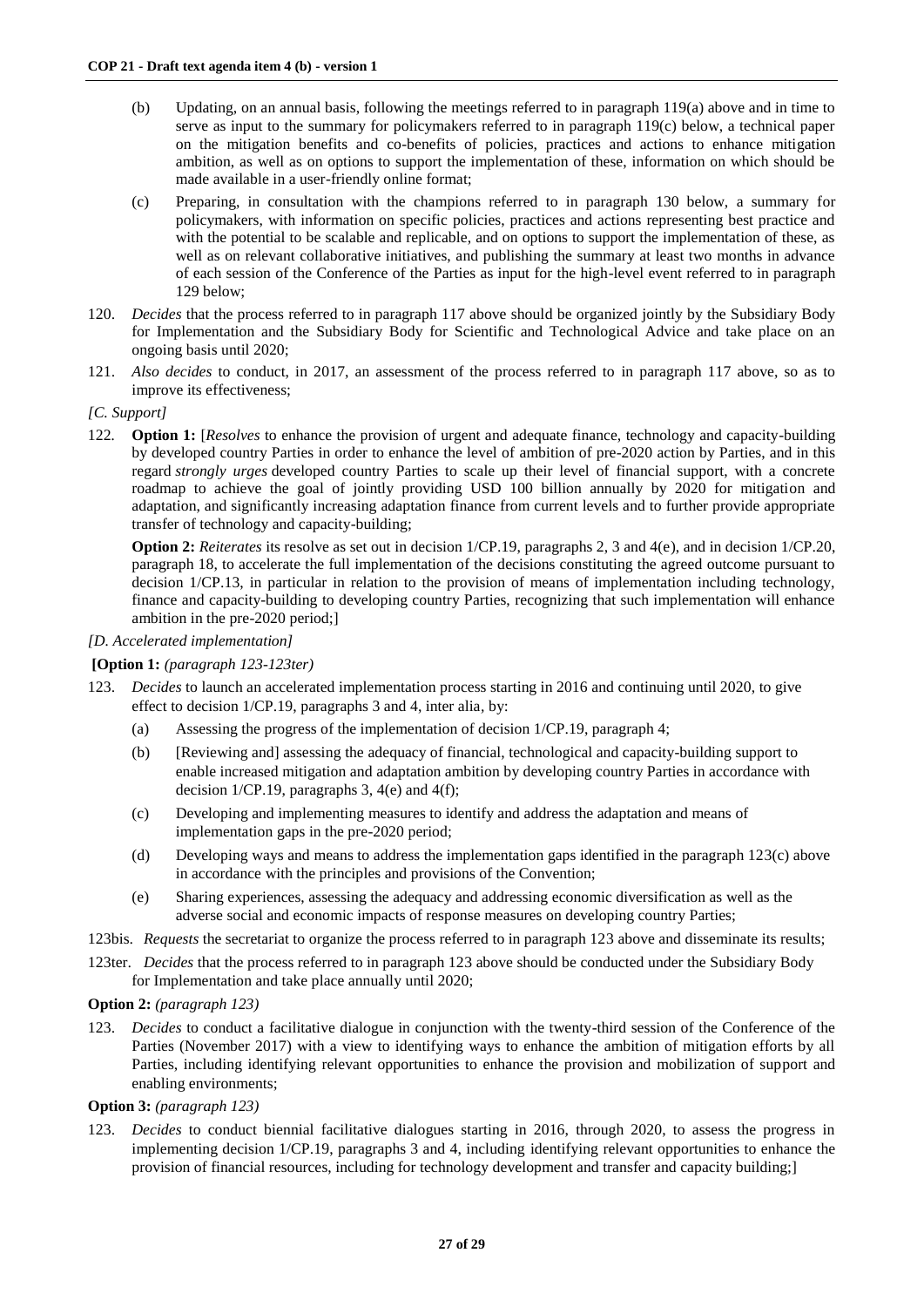## *[E. Non-Party stakeholder engagement]*

- 124. *Acknowledges* with appreciation the results of the Lima-Paris Action Agenda, which build on the climate summit convened on 23 September 2014 by the United Nations Secretary-General;
- 125. *Welcomes* the efforts of non-Party stakeholders to scale up their climate actions, including those registered in the Non-State Actor Zone for Climate Action (NAZCA) platform;
- 126. *Invites* non-Party stakeholders to demonstrate their climate actions through mechanisms such as the NAZCA platform;
- 127. *Encourages* Parties to work closely with non-Party stakeholders to catalyse efforts to strengthen mitigation and adaptation action;
- 128. *Also encourages* non-Party stakeholders to increase their engagement in the processes referred to in paragraphs 117 above and 133 below;

*[F. High-level dialogue/events]*

- 129. *Agrees* to convene, in furtherance of decision 1/CP.20, paragraph 21, building on the Lima-Paris Action Agenda and in conjunction with each session of the Conference of the Parties from 2016 to 2020, a high-level event that:
	- (a) Further strengthens high-level engagement on the implementation of policy options and actions arising from the processes referred to in paragraphs 117 above and 133 below, building on the summary for policymakers referred to in paragraph 119(c) above;
	- (b) Provides an opportunity for announcing new or strengthened voluntary efforts, initiatives and coalitions, including implementation of policies, practices and actions arising from the processes referred to in paragraphs 117 above and 133 below presented in the summary for policymakers referred to in paragraph 119(c) above;
	- (c) Takes stock of related progress and recognizes new or strengthened voluntary efforts, initiatives and coalitions;
	- (d) Facilitates the exchange of experiences and sharing of best practices on climate action by non-Party stakeholders, including by providing a platform to strengthen indigenous peoples' knowledge, practices and technologies on mitigation and adaptation in a holistic and integrated manner;
	- (e) Provides meaningful and regular opportunities for the effective engagement of high-level dignitaries from Parties, international organizations, international cooperative initiatives and non-Party stakeholders;
- 130. *Decides* that two high-level champions shall be appointed, to act on behalf of the COP President, to facilitate strengthened high-level engagement referred to in paragraphs 129 above and 133 below, in the 2016–2020 period, including by:
	- (a) Working with the Executive Secretary and the current and incoming presidents of the Conference of the Parties to coordinate the annual high-level event referred to in paragraph 129 above;
	- (b) Engaging with interested Parties and non-Party stakeholders, including to further the voluntary initiatives of the Lima-Paris Action Agenda;
	- (c) Providing guidance to the secretariat on the organization of technical expert meetings referred to in paragraphs 119(a) above and 137(a) below;
- 131. *Also decides* that the high-level champions referred to in paragraph 130 above should serve for a term of two years, with their terms overlapping for a full year to ensure continuity, such that:
	- (a) The President of the twenty-first session of the Conference of the Parties should appoint one champion, who should serve from the date of the appointment until the last day of the twenty-second session of the Conference of the Parties (November 2016);
	- (b) The President of the twenty-second session of the Conference of the Parties should appoint one champion, who should serve from the date of the appointment until the last day of the twenty-third session of the Conference of the Parties (November 2017);
	- (c) Thereafter, each subsequent President should appoint one champion who should serve for two years and succeed the previously appointed champion whose two-year term has ended;
- 132. *Invites* all interested Parties and relevant organizations to provide support for the work of the champions referred to in paragraph 130 above;

*[G. Adaptation]*

133. *Decides* to launch a technical examination process on adaptation in the period 2016-2020 that will endeavour to identify opportunities for strengthening resilience, reducing vulnerabilities and increasing the understanding and implementation of adaptation actions;